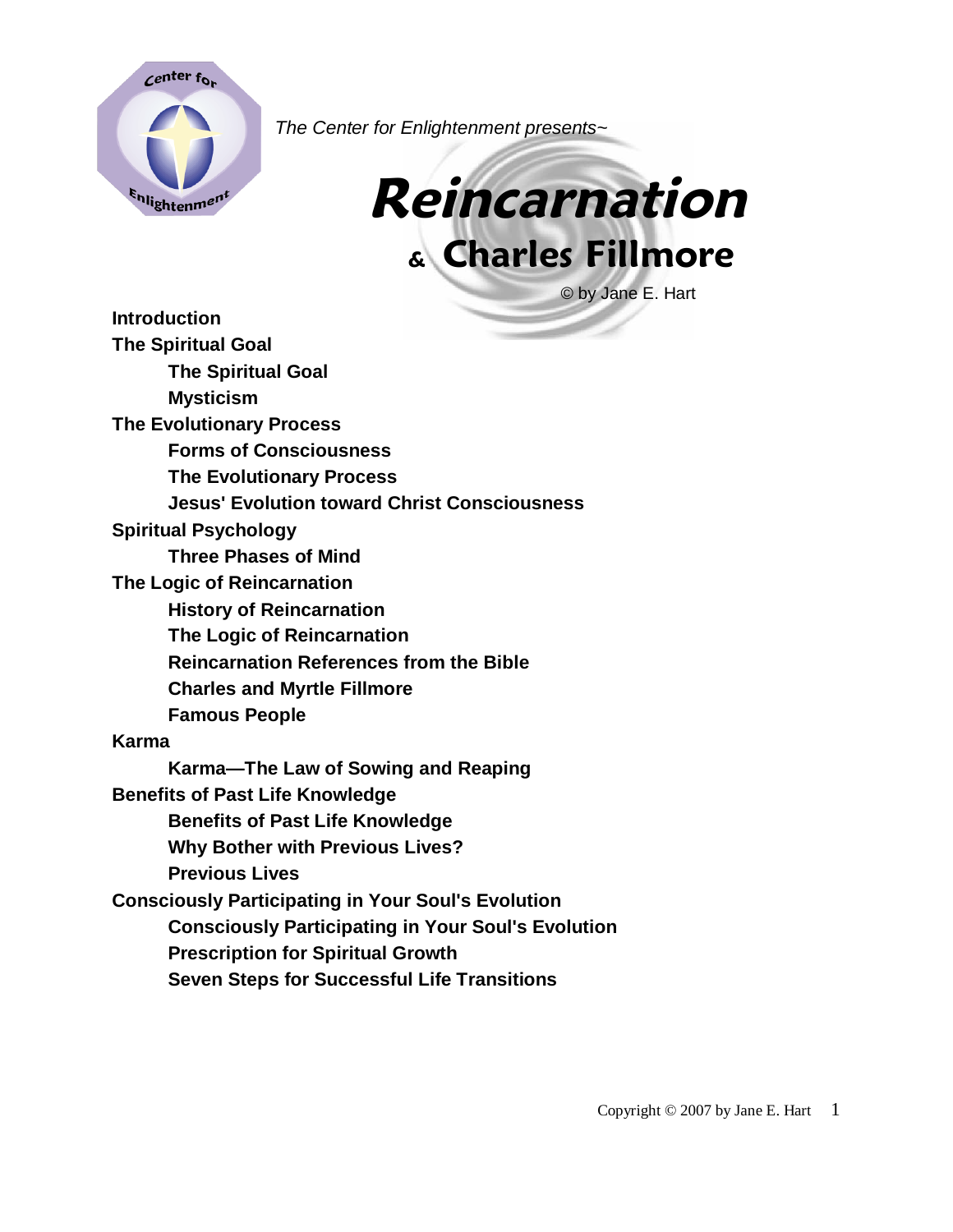#### **REFERENCE KEY**

| <b>Abbreviation</b> | Title                                                              | <b>Author</b>                |  |  |  |  |
|---------------------|--------------------------------------------------------------------|------------------------------|--|--|--|--|
| <b>ACR</b>          | <b>A Case for Reincarnation</b>                                    | <b>James Dillet Freeman</b>  |  |  |  |  |
| ASP                 | <b>Atom Smashing Power of the Mind</b>                             | <b>Charles Fillmore</b>      |  |  |  |  |
| AY                  | Autobiography of a Yogi                                            | P. Yogananda                 |  |  |  |  |
| $CC-R$              | <b>Closed Collection--Reincarnation</b>                            | L.W. Rogers                  |  |  |  |  |
| <b>DPW</b>          | <b>Discover the Power Within You</b>                               | <b>Eric Butterworth</b>      |  |  |  |  |
| <b>DR</b>           | <b>The Divine Romance</b>                                          | P. Yogananda                 |  |  |  |  |
| <b>ES</b>           | <b>The Emerging Self</b>                                           | <b>Ernest Holmes</b>         |  |  |  |  |
| <b>ESR</b>          | The Essence of Self-Realization                                    | <b>J. Donald Walters</b>     |  |  |  |  |
|                     |                                                                    | (Kriyananda)                 |  |  |  |  |
| GL                  | <b>Game of Life</b>                                                | <b>Florence Shinn</b>        |  |  |  |  |
| <b>HHR</b>          | The Hidden History of Reincarnation                                | <b>Noel Langley</b>          |  |  |  |  |
| <b>HNA</b>          | <b>Charles Fillmore: Herald of the New Age</b>                     | Hugh D'Andrade               |  |  |  |  |
| <b>HKG</b>          | <b>How to Know God</b>                                             |                              |  |  |  |  |
|                     |                                                                    | <b>Christopher Isherwood</b> |  |  |  |  |
| <b>HWLB</b>         | <b>Have We Lived Before?</b>                                       | <b>Ernest Holmes</b>         |  |  |  |  |
| IM                  | <b>Immortal Journey</b>                                            | <b>James Dillet Freeman</b>  |  |  |  |  |
| JC                  | <b>Jesus Christ Heals</b>                                          | <b>Charles Fillmore</b>      |  |  |  |  |
| <b>KTL</b>          | <b>Keep a True Lent</b>                                            | <b>Charles Fillmore</b>      |  |  |  |  |
| <b>LFOA</b>         | <b>Light for Our Age</b>                                           | <b>Robert P. Sikking</b>     |  |  |  |  |
| <b>LIFL</b>         | <b>Life Is for Living</b>                                          | <b>Eric Butterworth</b>      |  |  |  |  |
| <b>LIT</b>          | <b>Lessons In Truth</b>                                            | H. Emilie Cady               |  |  |  |  |
| <b>MEQ</b>          | <b>Man's Eternal Quest</b>                                         | P. Yogananda                 |  |  |  |  |
| <b>MG</b>           | <b>Mysteries of Genesis</b>                                        | <b>Charles Fillmore</b>      |  |  |  |  |
| MJ.                 | <b>Mysteries of John</b>                                           | <b>Charles Fillmore</b>      |  |  |  |  |
| <b>MSM</b>          | <b>More Stately Mansions</b>                                       | <b>Susan Downs</b>           |  |  |  |  |
|                     | (Unity Magazine, Aug., 1981)                                       |                              |  |  |  |  |
| <b>NSF</b>          | <b>Never So Few</b>                                                | <b>Tom T. Chamales</b>       |  |  |  |  |
| <b>OLNL</b>         | <b>Old Lamps, New Lights</b>                                       | Warner                       |  |  |  |  |
| <b>PAWY</b>         | The Path: Autobiography of a Western Yogi                          | Swami Kriyananda             |  |  |  |  |
|                     |                                                                    | (J. Donald Walters)          |  |  |  |  |
| <b>PCY</b>          | <b>Practical Christianity for You</b>                              | <b>James E. Sweaney</b>      |  |  |  |  |
| <b>PUSBR</b>        | Preserving the Unity of Soul and Body: Reincarnation<br>(pamphlet) | <b>Charles Fillmore</b>      |  |  |  |  |
| $R-UA$              | <b>Reincarnation, from the Unity Archives</b>                      | <b>Charles Fillmore</b>      |  |  |  |  |
| <b>RE</b>           | Reincarnation                                                      | <b>Emmet Fox</b>             |  |  |  |  |
| <b>RLK</b>          | <b>Reincarnation and the Law of Karma</b>                          | <b>William Atkinson</b>      |  |  |  |  |
| <b>RW</b>           | <b>Revealing Word</b>                                              | <b>Charles Fillmore</b>      |  |  |  |  |
| <b>SR</b>           | <b>Spirits in Rebellion</b>                                        | <b>Arthur Braden</b>         |  |  |  |  |
| TM                  | <b>Twelve Powers of Man</b>                                        | <b>Charles Fillmore</b>      |  |  |  |  |
| TT                  | <b>Talks on Truth</b>                                              | <b>Charles Fillmore</b>      |  |  |  |  |
| <b>TWTC</b>         | The Way to the Christ                                              | <b>Donald Curtis</b>         |  |  |  |  |
| <b>UNITY</b>        | <b>Unity Magazine</b>                                              | <b>Various Authors</b>       |  |  |  |  |
| <b>YGP</b>          | <b>Your Greatest Power</b>                                         | <b>Eleanor D. McDonald</b>   |  |  |  |  |

#### **FURTHER READING:**

*Spiritual Power Tools: Support for Your Soul,* **Jane E. Hart** *Ponder on This, Alice A. Bailey Many Lives, Many Masters,* **Dr. Brian Weiss** *Through Time into Healing,* **Dr. Brian Weiss**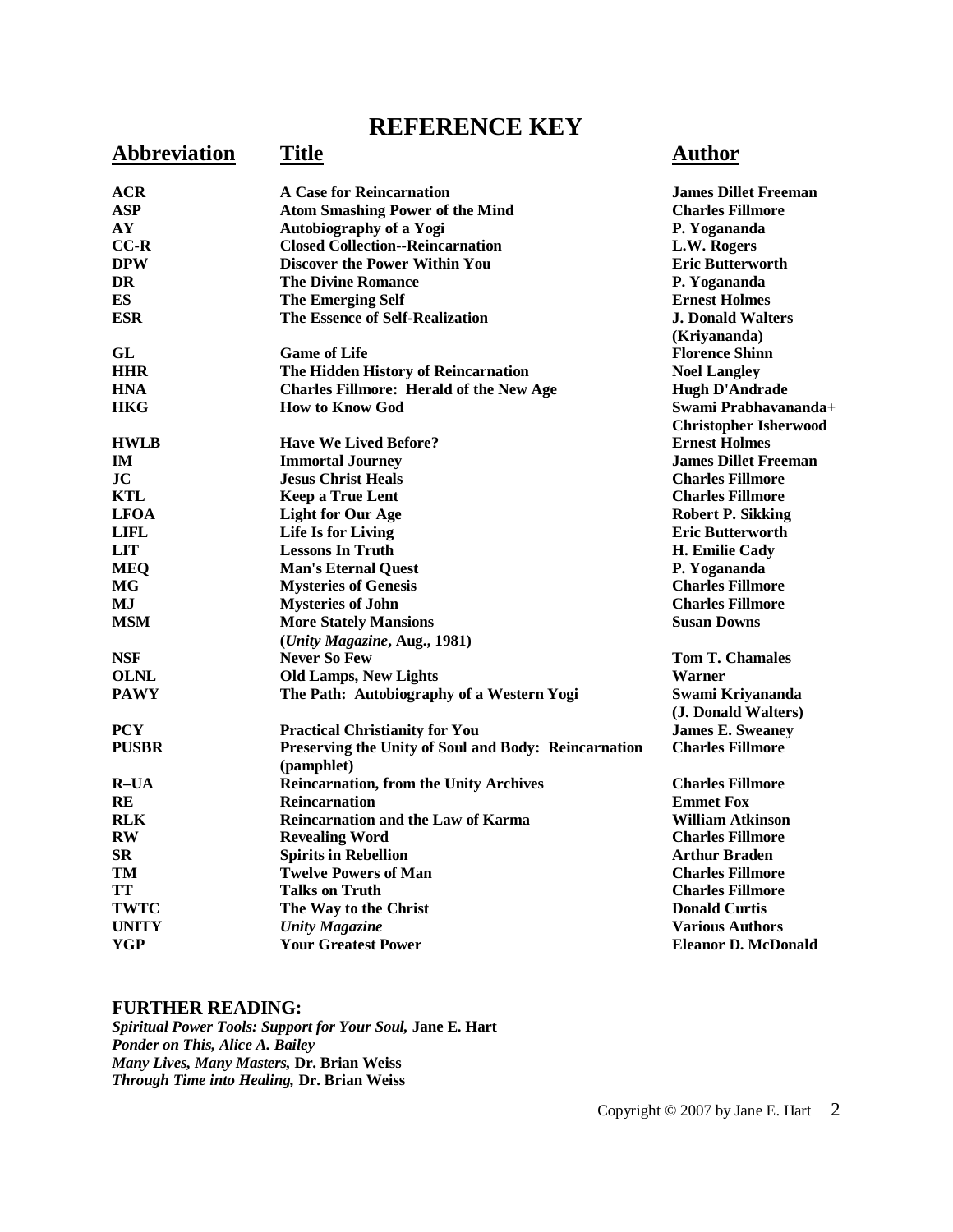# **OUR SPIRITUAL GOAL**

The goal of man is eternal life, and in each incarnation that goal is brought nearer if Spirit is given an opportunity to express itself. When this is done, the true spiritual body will replace the physical body and all men will become like Jesus Christ" (TT, 159).

There is nothing the human heart so longs for, so cries out after, as to know God, "whom to know aright is life eternal..." With a restlessness that is pitiful to see, people are ever shifting from one thing to another, always hoping to find rest and satisfaction in some anticipated accomplishment of possession. Men fancy that they want houses and lands, great learning or power. They pursue these things and gain them, only to find themselves still restless, still unsatisfied...At the great heart of humanity there is a deep and awful homesickness that never has been and never can be satisfied with anything less than a clear, vivid consciousness of the indwelling presence of God, our Father (LIT, 88).

The primary purpose of life is to evolve our latent spiritual power. Perhaps this is what Jesus had in mind when He said, "You, there fore, must be perfect, as your heavenly Father is perfect" (Matt. 5:48)...Jesus teaches that rebirth or reincarnation is the unifying force of nature at work in its effort to restore man to his original deathless state. Man, through his disregard of the law of life, brought death upon himself, as taught in the third chapter of Genesis. But a single span of life, from the birth of an infant to the death of an old man, does not constitute all of man's opportunity for living. Life is continuous and in harmony with the wholeness of Being only when it is expressed in a perfect body; hence man must have a body in order to gain an abiding consciousness of life (KTL, 94).

Hitherto we have turned our heart and efforts toward the external for fulfillment of our desires and for satisfaction, and we have been grievously disappointed. The hunger of everyone for satisfaction is only the cry of the homesick child for its Father-Mother God. It is only the spirit's desire in us to come forth into our consciousness as more and more perfection, until we shall have become fully conscious of our oneness with All-perfection. Man never has been and never can be satisfied with anything less (LIT, 22–23).

God is All-Good—always good, always love. He never changes, no matter what we do or may have done. He is always trying to pour more of Himself through us into visibility so as to make us grander, larger, fuller, freer individuals...While the child is crying out for its Father-Mother God, the Father-Mother is yearning with infinite tenderness to satisfy the child (LIT, 35).

Jesus was the great Way-Shower. We might say that man was earthbound by the law of karma. His karmic burden was so great that his plight on earth was little short of hopeless. Then Jesus made his great discovery, that the law of the Spirit transcends the law of 'sin and of death,' and that by knowing the truth man can remove the mountains of human suffering and find abundant life here and now (Unity, Feb., 1964, 11-23).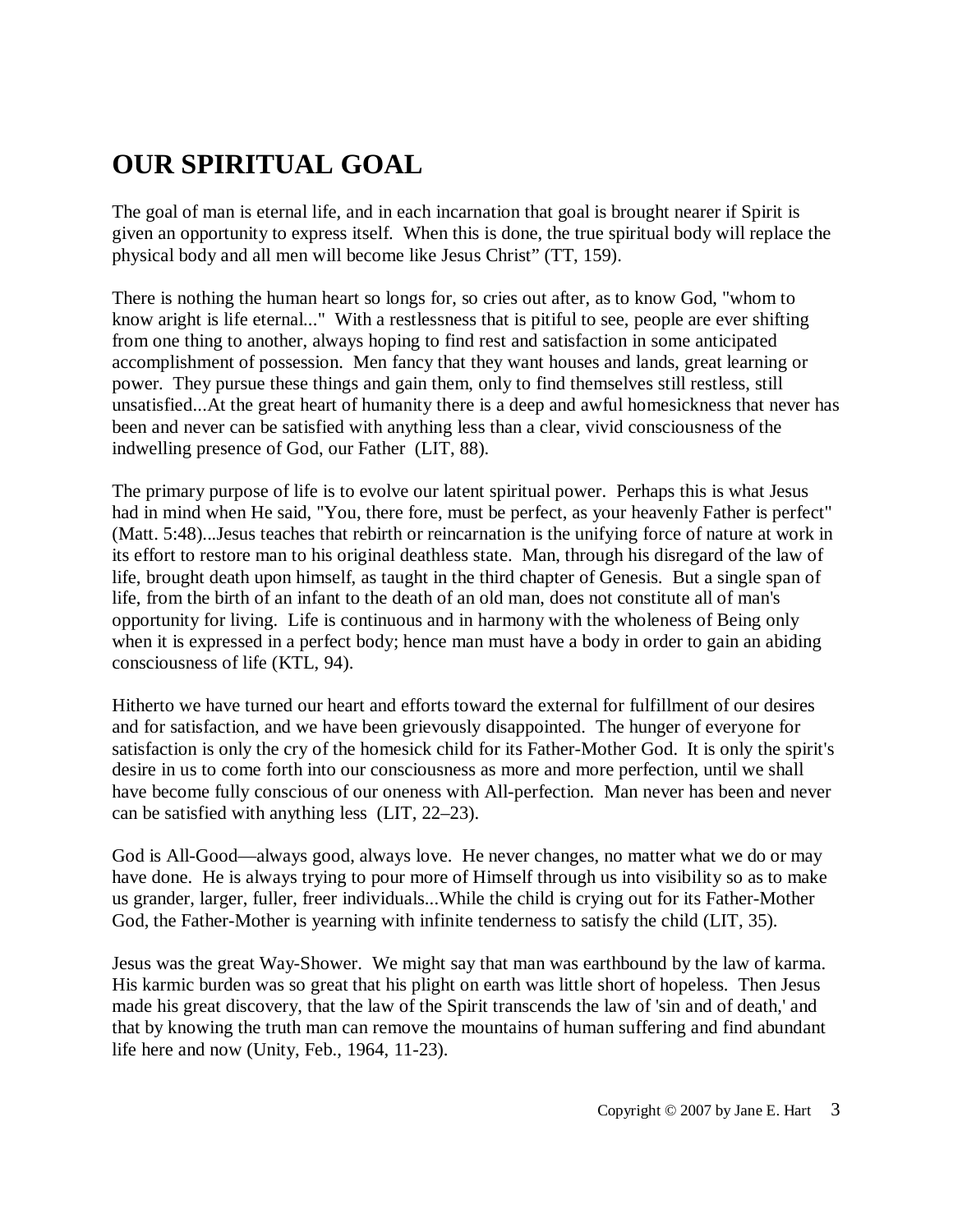Reincarnation is a way provided by a loving Father for man, who through ignorance extends himself so far in material sensation that he loses his body...Keep your mind focused on God, and you may be sure that you achieve your spiritual goal..." (Unity, Aug., 1936, 81)

Reincarnation is not a goal in itself but a means by which we are enabled to continue toward the real goal of life in spite of failures...When the final goal of unity with God is reached, reincarnation will disappear. (PCY, 139).

"Too often we forget that reincarnation is but a step in our development. When we have fully mastered our spiritual self, we no longer seek new bodies and new experience on the earthy plane..." (Unity, Mar., 1973, 48)

In truth, however, the higher activities of the soul cannot die. It may seemingly become entangled in thoughts on the natural plane and disappear for a season from the conscious mind. However, it is enjoying a period of rest in preparation for a new and higher expression (MG, 189-190).

The complete redemption of the body may not be accomplished in one incarnation, but whoever accepts the Christ as life and substance, and conforms to righteous living as taught by the Spirit of truth, will finally sit with Jesus on the throne of dominion over disease and death (TM, 120).

Every person in his heart desires, though he may not yet quite know it, this new birth into a higher life, into spiritual consciousness. Everyone wants more power, more good, more joy. And though to the unawakened mind it may seem that it is more money as money, or more goods that he wants, it is, nevertheless, more of good (God) the he craves; for all good is God...Many today are conscious that the inner hunger cannot be satisfied with worldly goods, and are with all earnestness seeking spiritual understanding, or consciousness, of an immanent God (LIT, 84– 85).

It is just a question of giving up a little for the all and gaining eternal life. So if re-embodiment frees one from the old personal relationships, it is not such a dreadful thing after all, for it gives us new personal relationships. Rising out of these into the universal is a work that everyone must do willingly for himself. Death and re-embodiment do not give redemption. Reincarnation serves only as a further opportunity to lay hold of redemption (KTL, 95).

The purpose of reincarnation is to provide opportunity for man to go on working out all his desires and expressing all that he wants to express, until he realizes his true nature as a child of God, and understands that union with God is the true object of all his seeking, the Goal of all mankind (DR, 271).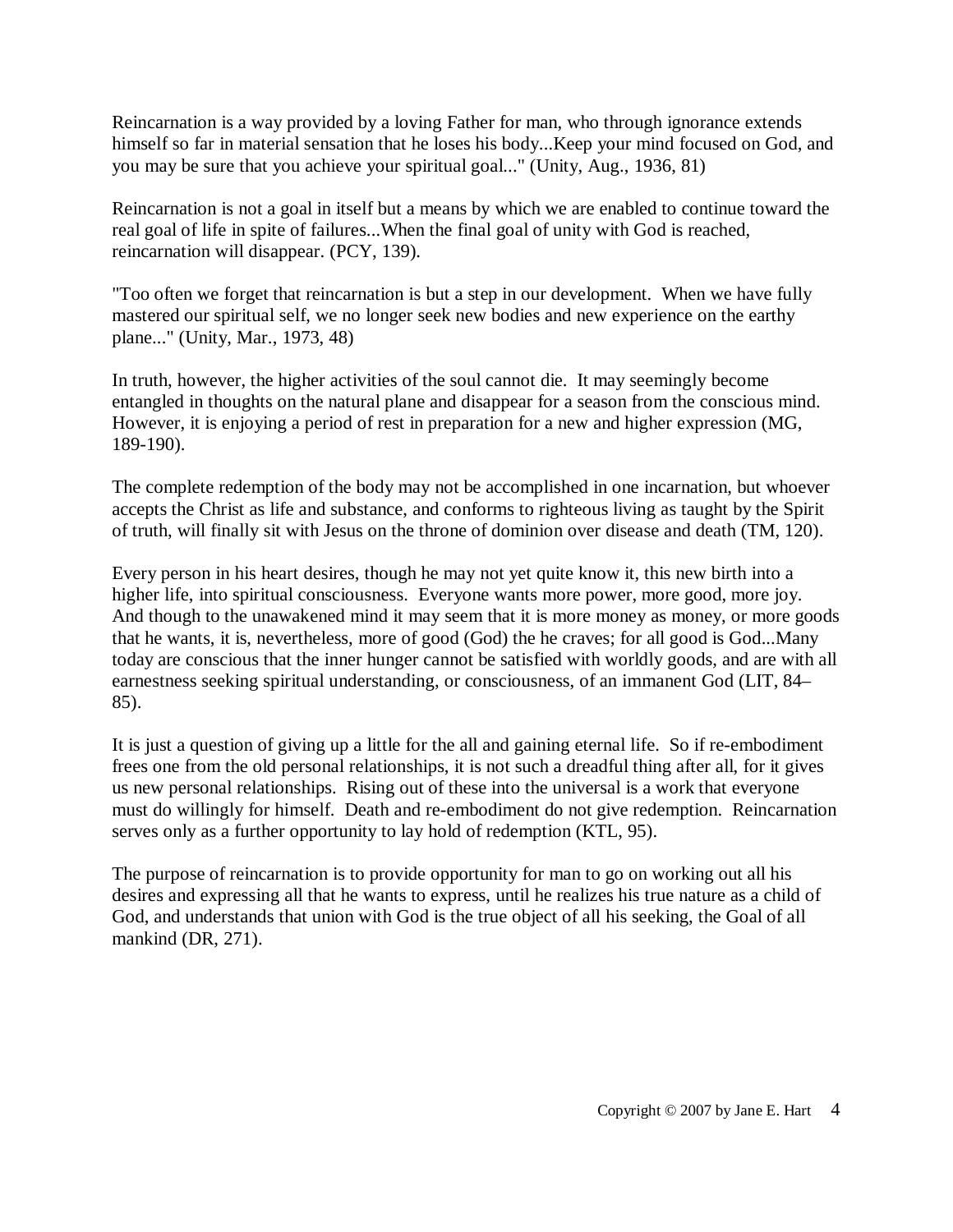### **The Evolutionary Process**

Man, who is at first living in the selfish animal part of himself, will grow up through various stages and by various processes to the divine or spiritual understanding wherein he knows that he is one with the Father, and wherein he is free from all suffering...Somewhere on this journey the human consciousness, or intellect, comes to a place where it gladly bows to its spiritual self and confesses that this spiritual self, its Christ, is highest and is Lord...Here and forever after, not with sense of bondage, but with joyful freedom, the heart cries out: "Jehovah reigneth" (Ps. 93:1). Everyone must sooner or later come to this point of experience (LIT, 7).

Man is the last and highest manifestation of divine energy, the fullest and most complete expression (or pressing out) of God. To man, there fore, is given dominion over all other manifestations (LIT, 20).

The "plot" of the cosmic drama of creation embraces not only biological evolution, but individual, egoic evolution as well. For the ego to achieve ultimate perfection, many lifetimes are needed...Egoic development begins, just as the outward life forms it assumes do, at the lowest levels of conscious identity. It moves upwards automatically at first, through plant, insect, and animal forms, until at last it reaches the human level. Thereafter evolution ceases to be automatic, for in man's more highly developed brain and nervous system the ego experiences for the first time the ability to exercise discrimination, and thus develops a certain amount of free will. Spiritual evolution from this time onward becomes speeded up, or delayed, or temporarily reversed, according to the caliber of the individual's own efforts (PAWY, 345).

The Hindu Scriptures state that to reach the human level requires from five to eight million incarnations in lower life forms (PAWY, 345n).

[In India,] caste was not originally intended as a hereditary system. Rather, it constituted a simple recognition of universal realities of human nature. The whole human race, Yogananda explained, consists of four natural castes, known in India as *sudras, vaisyas, kshatriyas* and *brahmins*. *Sudras* are those who live uncreatively, on a purely physical plane. *Vaisyas* live more *creatively*, but for personal gain. *Kshatriyas* devote their energies primarily to society. And *brahmins* are those whose interests are essentially spiritual. Obviously, those only whose nature places them in this fourth category are fit for *sannyas*, the definition of which is a life lived for God alone, and for the spiritual upliftment of others. Nationality is not a consideration here. India's millenniums–old adoption of the caste system constituted a recognition, merely, of universal stages in human evolution (PAWY, 568).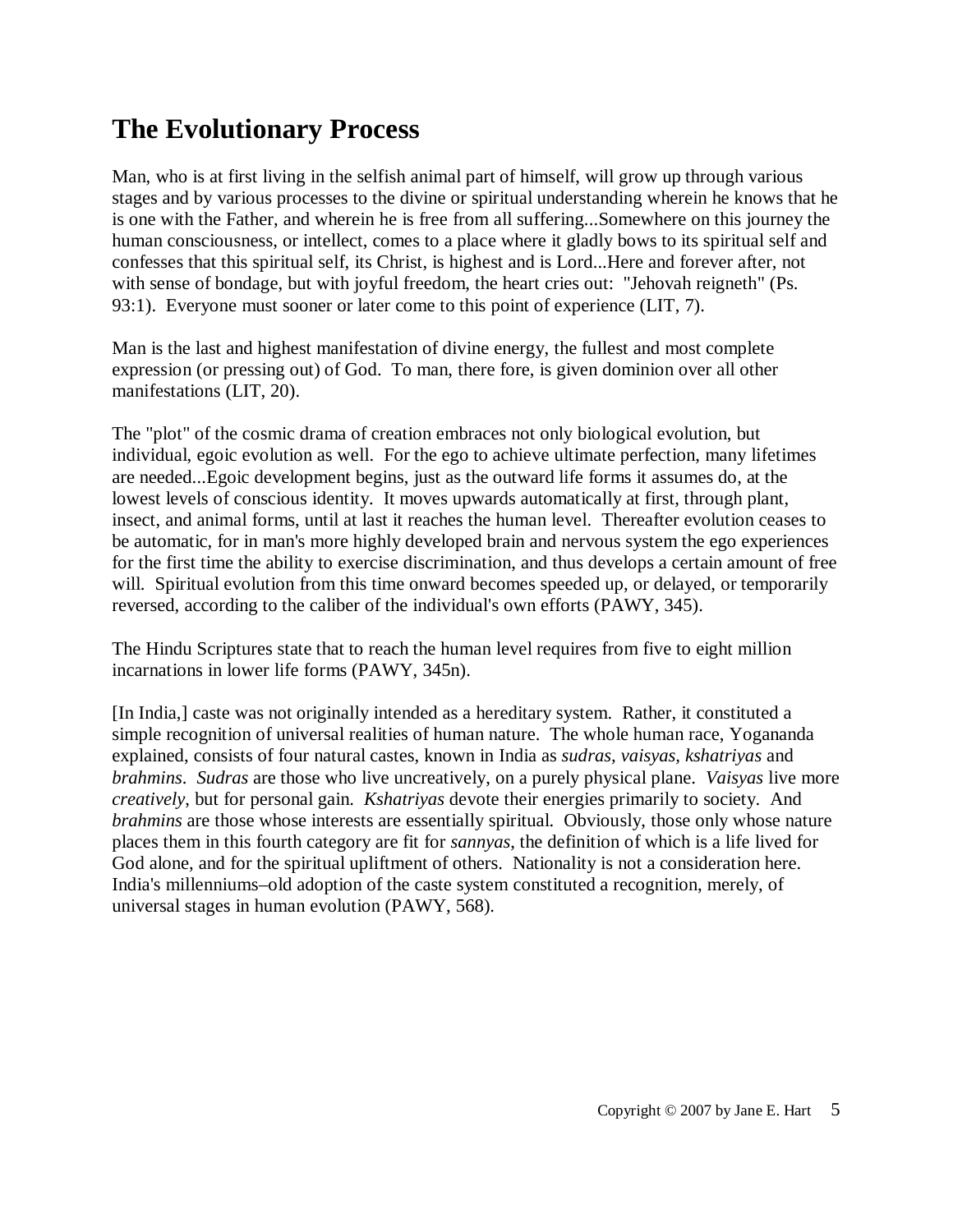### **JESUS' EVOLUTION TOWARD CHRIST CONSCIOUSNESS**

With each degree of dawning spiritual consciousness, we are coming closer to that great ultimate, the incarnation of Christ. We would not be content with less than that...Our human incarnations are steps along the way to the great incarnation (HWLB, 7).

Why would the disciples even refer to John the Baptist, Elijah, Jeremiah, or any of the other prophets in reference to Jesus if they did not believe that the souls of these men, having gone through the passage of death, were available to be reembodied or reincarnated in the person of Jesus? Only Peter realized that Jesus was primarily the embodiment of the Christ--God's only begotten idea of perfect man--although he knew that Jesus' soul might have experienced reincarnation many times to have attained the divine proportions He demonstrated before their eyes (MSM, 57).

Christ--The incarnating principle of the God-man; the perfect Word or idea of God, which unfolds into the true man and is blessed with eternal life by measuring up to the divine standard, thus fulfilling the law of righteousness. "Thou art my beloved Son, in thee I am well pleased" (Mark 1:11).

Christ is the divine man. Jesus is the name that represents an individual expression of the Christ idea. Christ existed long before Jesus. It was the Christ Mind in Jesus that exclaimed, "And now, Father, glorify thou me with thine own self with the glory which I had with thee before the world was" (John 17:5).

Christ abides in each person as his potential perfection. Jesus Christ, the embodiment of all divine ideas, exists eternally in the Mind of Being as the only begotten Son of God, the "Messiah" or "anointed one," and is the living Principle working in man (RW, 35).

Christ in you-- The true light, which guides every man coming into the world, is, and ever has been, in man. Even the outer man was formed and came into existence through it. This is "Christ in you, the hope of glory" (Col. 1:27) (RW, 35).

Christ, first coming of--The dawning in mind that spiritual man is the real Son of God (RW, 36).

Christ, formation of--When man appropriates words of Truth, he partakes of that which forms the spiritual soul, substance, and life of Spirit and which manifests as Christ in the perfect body. Every student of Truth is letting "Christ be formed" (Gal. 4:19) in him when he constantly abides in the Christ Mind through daily meditating on words of Truth (RW, 36).

Christ, indwelling--The Son of God or spiritual nucleus within each person. All our thoughts must harmonize with this spiritual center before we can bring into expression the divine consciousness. Each man has within himself the Christ idea, just as Jesus had. Man must look to the indwelling Christ in order to recognize his sonship, his divine origin and birth, even as did the Savior. This real self is "closer...than breathing, and nearer than hands and feet." It is the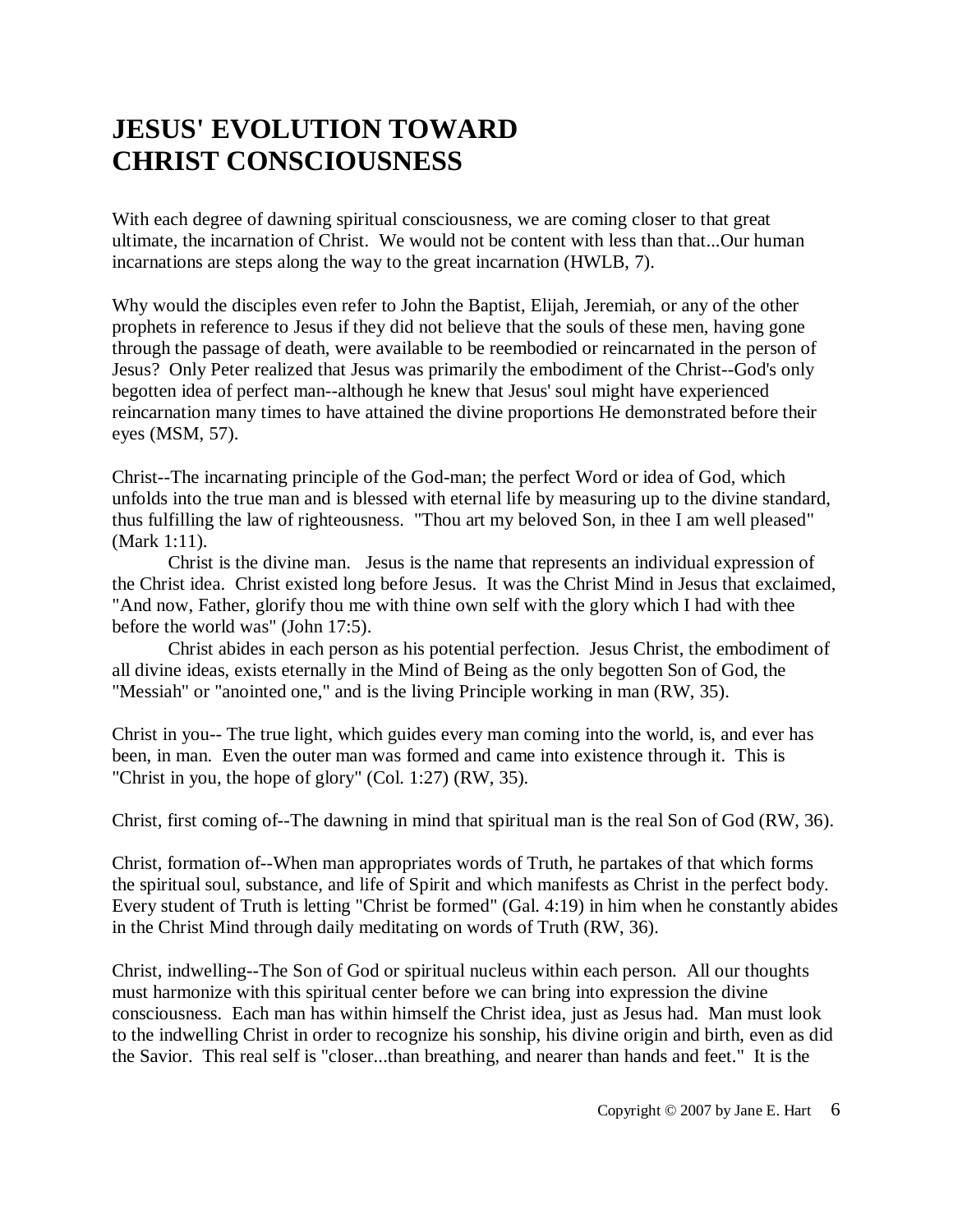kingdom of God in each person. "Neither shall they say, Lo, here! or There! for lo, the kingdom of God is within you" (Luke 17:21) (RW, 36).

Even though liberated, the divine ones play, at God's behest, their human roles in the seeming reality of the earth-life drama. They have their weaknesses, their struggles and temptations, and then, through righteous battle and right behavior, they attain victory. In this way, they show that all men can be and are meant to be spiritually victorious over the forces that would keep them from realizing their inherent oneness with God (MEQ, 295).

Jesus did not go to a faraway heaven, there to abide to the great day of His "Second Coming." He explained again and again, in language that anyone who has even a slight understanding of the interrelation of Spirit, soul, and body may comprehend, that He would continue to exist in the etheric realm that He called "the heavens" (JC, 12).

Jesus still lives in the spiritual ethers of this world and is in constant contact with those who raise their thoughts to Him in prayer (JC, 11).

We may understand, too, how the perfect life of Jesus on earth was the result of several previous incarnations in which he had developed self-mastery. His miraculous life as Christ was the result of many past lives of spiritual schooling. He became...a divine incarnation because in previous lives as an ordinary human being he fought the temptations of [desires] and conquered. His example gives the rest of mankind definite hope. Otherwise, what chance have we? If God had sent angels to teach us I would say, "Lord, why didn't You create me as an angel? How can I emulate beings who were created perfect and who have had no experience with the tests and temptations that You have given me?"

We need for our ideal a being who is essentially like us. Jesus *had* temptations to face. "Get thee behind me, Satan," he said. And he conquered. Had he never known temptation, his saying, "Get thee behind me, Satan," would have been playacting, and how could that inspire us? Although he had already conquered the flesh in other lives, he had to feel its weaknesses again in his incarnation as Jesus, to show humanity by his mastery how high he had grown spiritually, and to give heart to all men by his example (MEQ, 231).

Sectarian Christians have a difficult time explaining the Second Coming as an objective event in history in the light of these words of Jesus, "When you are persecuted in one town, take refuge in another; I tell you this: before you have gone through all the towns of Israel the Son of Man will have come" (Matt. 10:23). And again these words, when Jesus was discussing his Second Coming: "Verily I say unto you, This generation shall not pass, till all these things be fulfilled" (Matt. 24:34). And how could "all the tribes of the earth see the Son of Man coming in the clouds of heaven with power and great glory" (Matt. 24:30)? There would have to be millions of Christs on as many clouds for all the nations to see him! But to great saints and yogis Christ's statements are perfectly clear. He meant that, in clouds of divine vision, he would come again into the souls of men anywhere, at any time, whose hearts were pure, receptive to his grace...As Jesus put it, "Blessed are the pure in heart, for they shall see God" (Matt. 5:8) (PAWY, 448– 449).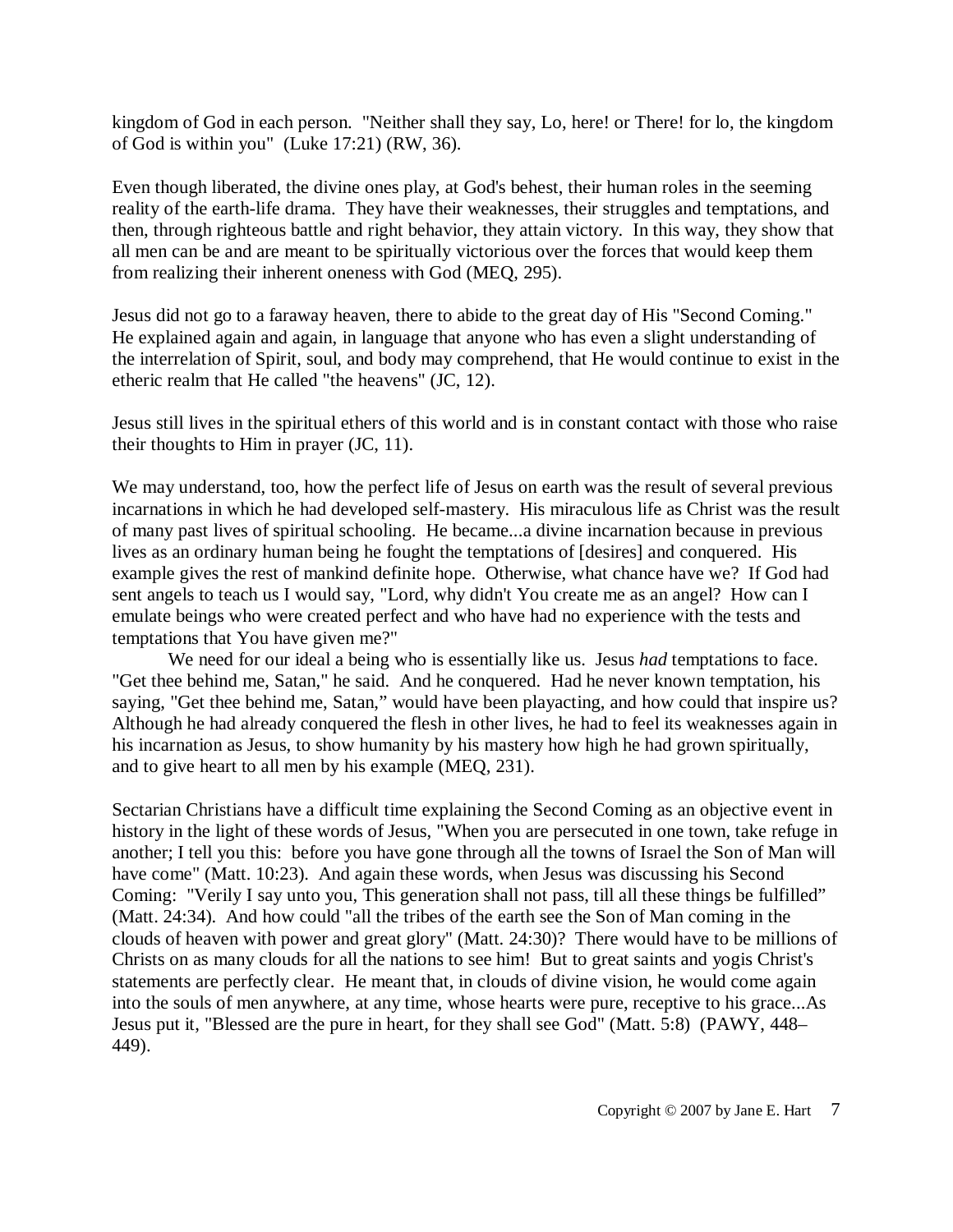#### **MYSTICISM - A Path toward the Ultimate Goal of Being**

Most of us, when we think of mysticism think of something mysterious, strange, occultish. That is because the word in common usage has acquired a second meaning, and when we say of some belief, "It's a mysticism," we usually mean it is something spooky and insubstantial, without sound basis. But mysticism as it appears in religion and philosophy, is not a vague philosophy and perhaps has had more adherents than any other approach to life.

The dictionary defines mysticism as:

*"The belief that direct knowledge of God, spiritual truth, or ultimate reality can be attained through subjective experience (intuition or insight)."*

That is not a bad definition, but it leaves out certain essential elements of mysticism.

The mystic believes that you can know and experience reality, but you cannot adequately describe it. It is from this belief that mysticism derives its name. Reality is beyond grasping with your mind or putting into words. Nothing you can say about it suffices. The names that can be given are not the absolute name.

But though you cannot describe Reality, the mystic believes that you can have a direct encounter with it. For in and through and under all that is, within and beyond all the evanescent phenomena constantly appearing and fading away on the surface of this swarming world, there is an underlying universal, enduring reality, a world-ground, and undifferentiated, indeterminate continuum, a central truth of being You may call it what you will. Most of us simply say, "God!"

You can experience this central truth of being, and when you do, you discover that is is the central truth of your own being. The indescribable universal reality, that is the essence of all that is, is one with the equally indescribable reality that is your true self. Your are one with the One (ACR, 151-153).

#### *Mystic:*

#### *One who desires and believes in being able to know God; allows God to BE God in him/herself.*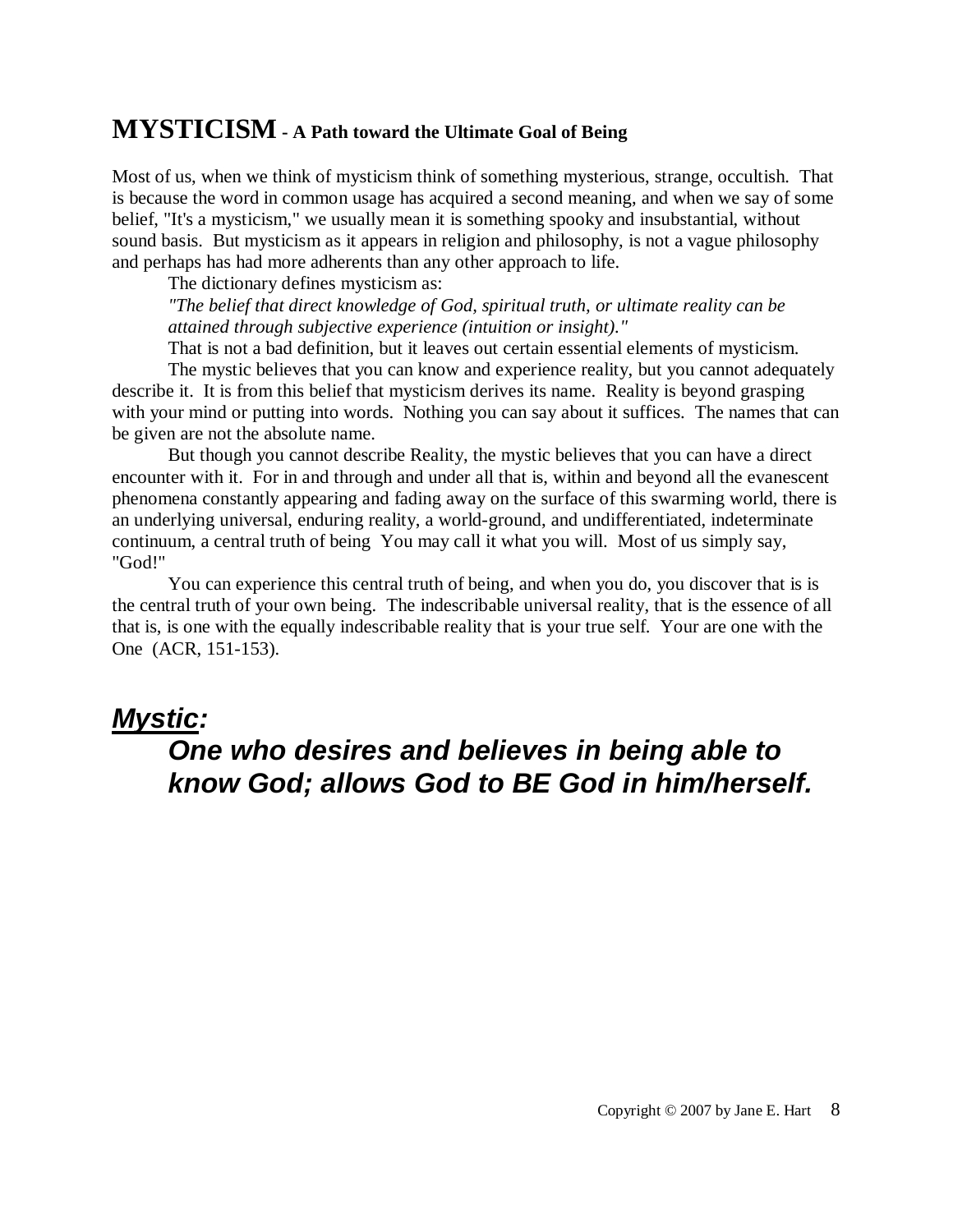### **THREE PHASES OF MIND**

The subconscious mind is the vast, silent realm that lies back of the conscious mind and between it and the Superconscious...The subconscious may be called the sensitive plate of mind...Its true office is to receive impressions from the Superconscious and to reproduce them upon the canvas of the conscious mind...Man, however, having lost the consciousness of the indwelling Father as an ever-present reality, has reversed the process and impresses the subconscious form the conscious mind (KTL, 88-9).

The Superconscious mind lifts up or regenerates both the subconscious and the conscious, transforming them into the true image and likeness of God. The conscious must be faithful during this transformation. It must look ever to the Superconscious for all direction and instruction. It can of itself do nothing with assurance, because the Spirit of wisdom rests in the Superconscious (KTL, 89)

#### **The regeneration of the subconscious is not the work of the conscious, but of the Superconscious mind acting in harmony with the conscious (KTL, 91).**

The scope of the mind is very grand. God has given you waking consciousness, subconsciousness, and superconsciousness. Your conscious mind has certain limitations; after a few years it begins to forget various things. But your subconscious has a greater memory capacity; every thought and experience is stored in the repository of subconsciousness. Your conscious mind may forget every word that I am saying, but your subconscious mind is registering them all.

Behind the subconscious is your superconscious mind, which never forgets anything. The superconscious mind has kept a record of everything you have done, every thought you have thought. When death comes, all these thoughts and experiences flash through your mind before you leave the body. These impressions that are strongest determine the environment and habits of your next life.\*

As an ego your consciousness is present everywhere within yourself, and is therefore present in each thought that you think. If you can expand your consciousness beyond ego into the realm of superconsciousness, you can watch from that point all the thousands of thoughts passing through your conscious mind. Those who have developed the superconscious mind can remember all the thoughts of a lifetime and of previous lives as well. In divine memory nothing is forgotten. Our thoughts are real and they are eternal, ever present in the ether (MEQ, 331).

\*"The thought with which a dying man leaves the body determines--through his long persistence in it--his next state of being" (Bhagavad Gita VIII:6).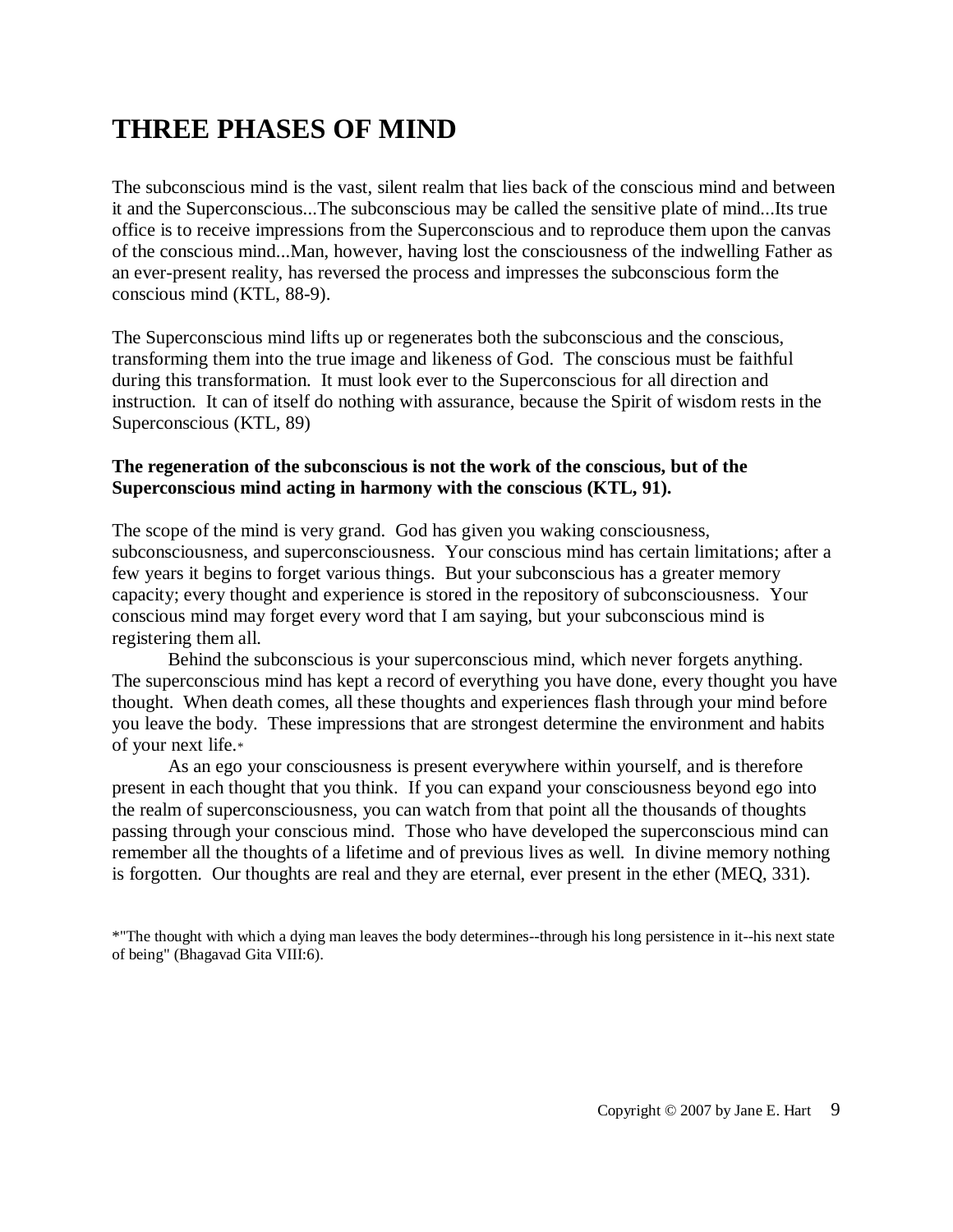### **HISTORY OF REINCARNATION**

The writings of the Early Fathers of the Christian Church are filled with many allusions to the current inner doctrine of the preexistence and rebirth of souls. Origen in particular has written at great length regarding these things. John the Baptist was generally accepted as the reincarnation of Elias, even by the populace, who regarded it as a miraculous occurrence, while the elect regarded it as merely another instance or rebirth under the law. The Gnostics, a mystic order and school in the early church, taught reincarnation plainly and openly, bringing upon themselves much persecution at the hands of the more conservative [religious groups]. Others held to some form of the teaching, the disputes among them being principally regarding points of doctrine and detail, the main teachings being admitted. Origen taught that souls had fallen from a high estate and were working their way back toward their lost estate and glory, by means of repeated incarnations. Justin Martyr speaks of the soul inhabiting successive bodies, with loss of memory of past lives. For several centuries, the early Church held within it's bosom many earnest advocates of reincarnation, and the teaching was recognized as vital even by those who combatted it.

Lactinus, at the end of the third century, held that the idea of the soul's immortality implied its preexistences. St. Augustine's "Confessions," makes use of these remarkable words: "Did I not live in another body before entering my mother's womb?" Which expression is all the more remarkable because Augustine opposed Origen in many points of doctrine, and because it was written as late as A.D. 415. The various Church Councils, however, frowned upon these outcroppings of the doctrine of reincarnation, and the influence of those who rose to power in the church was directed against the "heresy." At several councils were the teachings rebuked, and condemned, until finally in A.D., 538, Justinian had a law passed to take the doctrine out (RPLB, 60-61).

It was known and taught in the most ancient civilizations of which we know. It was the highest wisdom of oldest Egypt. It was, and is, the religion of Asia. It was taught by the greatest philosophers of greatest Greece. It is found in the ancient scriptures of the world; and the Council of Constantinople, A.D. 551, is said to be responsible for its elimination from the present Christian Bible. Origen one of the great authorities among the Christian fathers, refers to preexistences as the common belief; and Clement of Alexandria taught it as a divine tradition authorized by St. Paul (CC-R, 6-7).

The first gospels must have contained teachings which the early Christians were prepared to preserve with their lives. Unfortunately, they appear to have died in vain. Our orthodox versions of the Old and New Testaments date no further back than the 6th century, when the Emperor Justinian summoned the Fifth Ecumenical Congress of Constantinople in 553 A.D. to expunge the Platonically inspired writings of Origen, an early Church Father, who had upheld reincarnation until his death three hundred years before (HHR, 6).

The early Christian church accepted the doctrine of reincarnation, which was expounded by the Gnostics and by numerous church fathers, including Clement of Alexandria, the celebrated Origen (both 3rd century), and St. Jerome (5th century). The doctrine was first declared a heresy in A.D. 553 by the Second Council of Constantinople. At that time many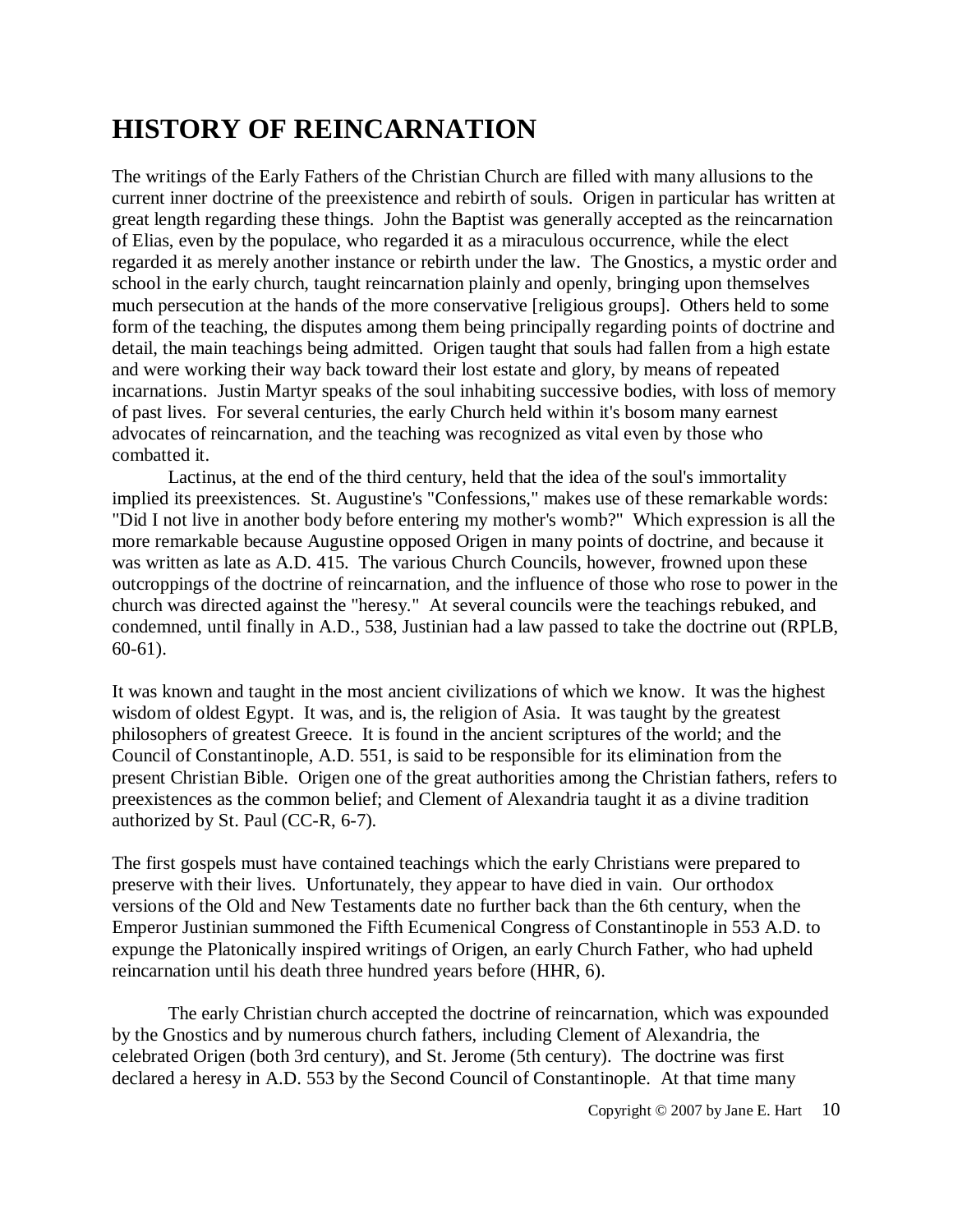Christians thought the doctrine of reincarnation afforded man too ample a stage of time and space to encourage him to strive for immediate salvation. But truths suppressed lead disconcertingly to a host of errors. The millions have not utilized their "one lifetime" to seek God, but to enjoy this world--so uniquely won, and so shortly to be forever lost! The truth is that man reincarnates on earth until he has consciously regained his status as a son of God (AY, 199).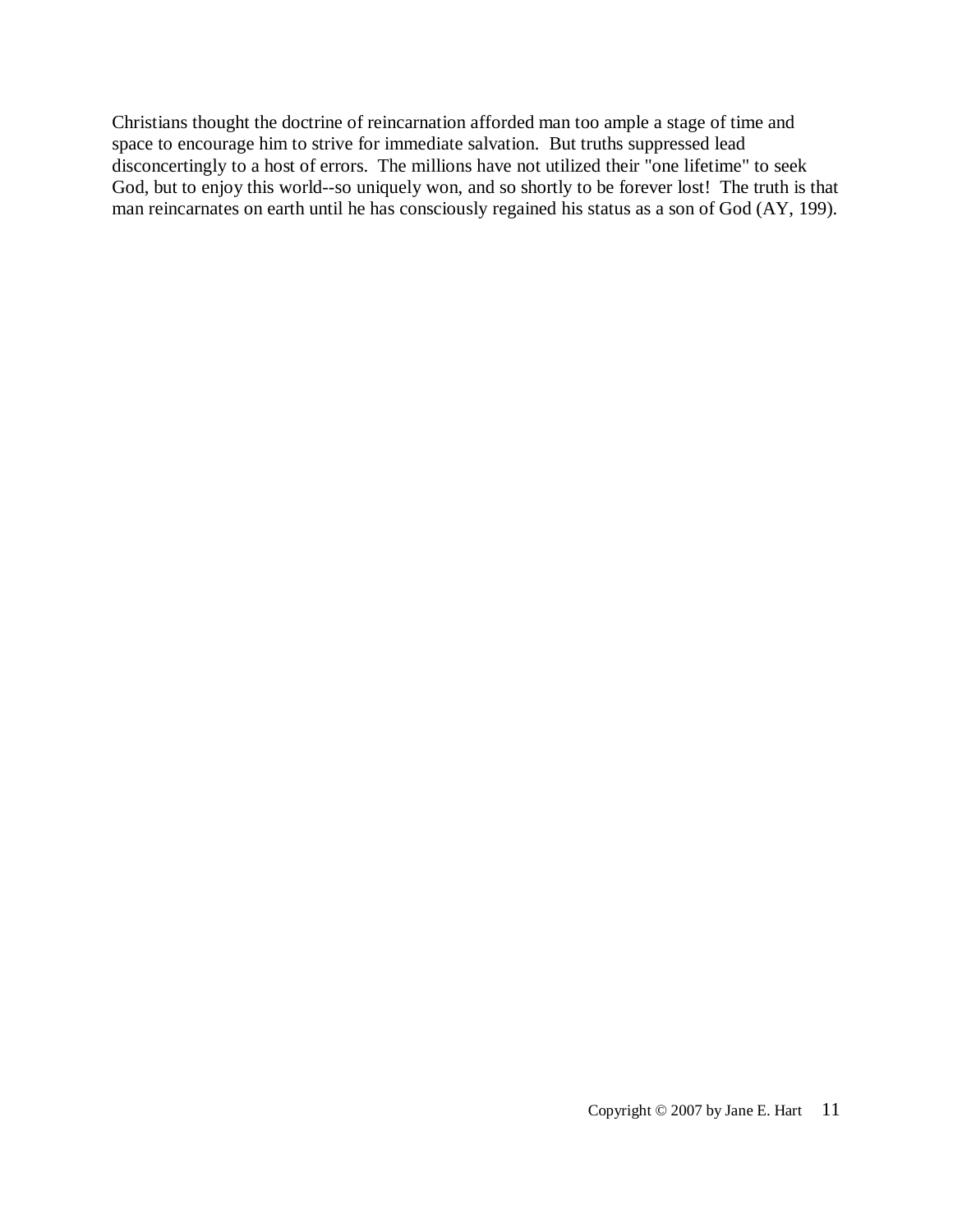### **THE LOGIC OF REINCARNATION**

According to the doctrine of reincarnation, life on earth is a school containing many grades. The ultimate goal of human experience is graduation from limited, egoic awareness into cosmic consciousness. Stepping stones to this unconditioned awareness are the removal of all confining attachments and desires, the expansion of love, and a growing realization that God is the one underlying Reality of the universe (PAWY, 344-345).

Jurgen Keil studied a boy born in Turkey in 1980. Before his second birthday the child was describing details of a life lived in a nearby village and calling himself by the name of a man who had indeed lived there. The boy insisted he be taken to the other village, where he accurately identified the man's family members and possessions and recounted true episodes from his life. Seventeen of his 22 specific statements proved accurate. None was definitely wrong. Keil and other witnesses were impressed with the boy's "adult-like" manner and the consistency of his story over time.

Mills tracked the case of an Indian boy with a curious fascination for camels. Around age two he announced that he was from another village and had met his death on a business trip near the Ganges River. Offering details of his other "family member," he begged to be taken to his wife and identified a passing camel dealer as his brother.

As it happened, this dealer had indeed had a brother, also a camel trader, who had lived in the village the child had named and died near the Ganges. When the man's relatives came to visit the child, his behavior and explicit knowledge convinced them that he was the dead man reborn. Mills rated 15 of 17 specific statements made by the boy as accurate.

Haraldsson's study of a Sri Lankan girl was one of 19 cases in which a child's statements were recorded before any match was found. The girl described living as a married woman with the last name of Nanayakkara in the distant city of Akuressa, becoming pregnant, then drowning after falling from a rope bridge into a river.

Years later, one of Haraldsson's research assistants traveled to Akuressa and learned of a pregnant married woman bearing the correct surname who had died in exactly the manner described. The rope bridge was the only one in the vicinity of this city of 20,000, and the woman's death was the only such drowning on record at the site in the past 20 years. Most of the girl's other purported recollections correctly matched the woman's life. Although a few details were wrong, many of these were grounded in fact. For instance, her husband had not been a postman but his brother had been. As Haraldsson prepared to bring the girl to Akuressa for tests of recognition, her long-reluctant family barred her further participation in the study (Brain/Mind Bulletin, January 1995, 1-2).

(For further reading on these and other studies, see *Amerindian Rebirth: Reincarnation Belief among North American Indians and Inuit* (University of Toronto Press), by Antonia Mills. Her address: 3333 University Way, University of Northern British Columbia, Prince George, B.C. V2N-4Z9)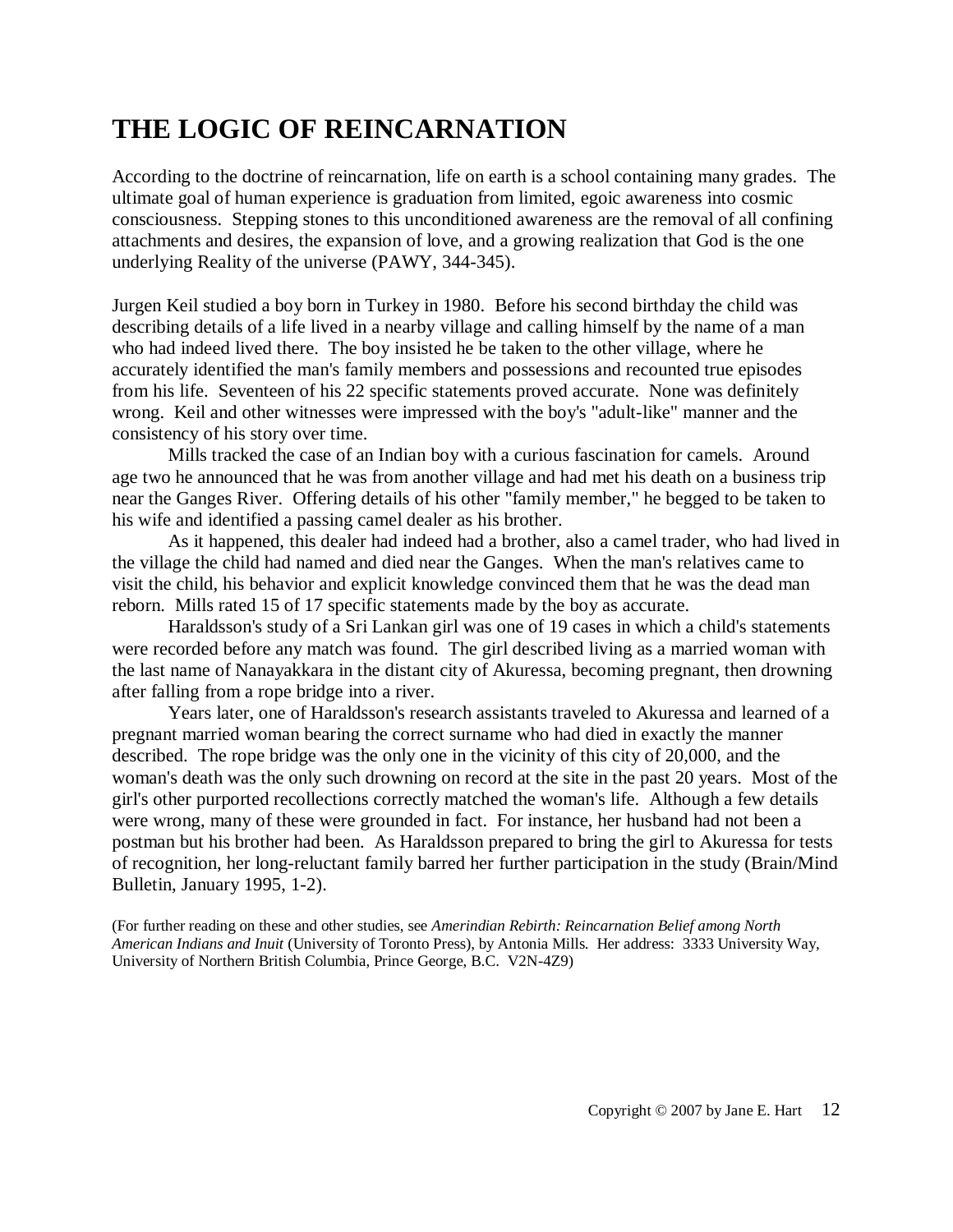#### **REINCARNATION REFERENCES FROM THE BIBLE**

In John (9:1-3), there is an interesting story about a blind man:

"As he passed by, he saw a man blind from his birth. And his disciples asked him, "Rabbi, who sinned, this man or his parents, that he was born blind?" Jesus answered, "It was not this man who sinned, or his parents, but that the works of God might be made manifest in him."

I'm sure you have read or heard this passage many times, but did you ever question what the disciples were actually referring to in their question to Jesus? If they did not believe in reincarnation, what could they possibly have meant by asking when the man could have sinned- if he had been born blind? Only if he had lived before could he have sinned before he was born into this present lifetime (MSM, 60)!

Jesus Christ Himself made a veiled reference to the process of reincarnation in the Book of Revelation. In the letter to the church in Philadelphia He promises, "He who conquers, I will make him a pillar in the temple of my God; never shall he go out of it..." I believe that this is actually an idiom referring to the going out into new bodies, an experience each of us has had in the process of reincarnation. When we have overcome the temptations and limitations of worldly existence, we will enter into the resurrecting process of the body just as Jesus did. We will no longer need to go out into earthly incarnations, for we will have spiritualized our bodies.

If Jesus and His disciples believed in and spoke about reincarnation, why are we so hesitant to accept the idea? There can be many reasons for this. Reincarnation was believed to have been officially deleted from the Christian Church canon in A.D. 553, so there is little theological history to support those who include it in their belief systems (MSM, 58).

In the words of Jesus Christ there are several references to the concept of reincarnation. The first is from Matthew 11:11-14:

"Truly, I say to you, among those born of women there has risen no one greater than John the Baptist; yet he who is least in the kingdom of heaven is greater than he. From the days of John the Baptist until now, the kingdom of heaven has suffered violence, and men of violence take it by force. For all the prophets and the law prophesied until John; and if you will accept it, he is Elijah who is to come."

Jesus Christ seemed to realize that the idea of reincarnation, though widely believed in His culture, was a difficult one to accept and understand. However, He understood with divine insight that John the Baptist was the reincarnation of Elijah.

Another reference to Elijah comes in the 17th chapter of Matthew (11-13):

"Jesus answered, saying to them, 'Elijah does come, and he is to restore all things; but I tell you that Elijah has already come, and they did not know him, but did to him whatever they pleased. So also the Son of man will suffer at their hands.' Then the disciples understood that he was speaking to them of John the Baptist" (MSM, 59).

The reimbodiment of Elijah was promised: "Behold, I will send you Elijah the prophet before the great and terrible day of Jehovah come." Before the birth of John the Baptist an angel told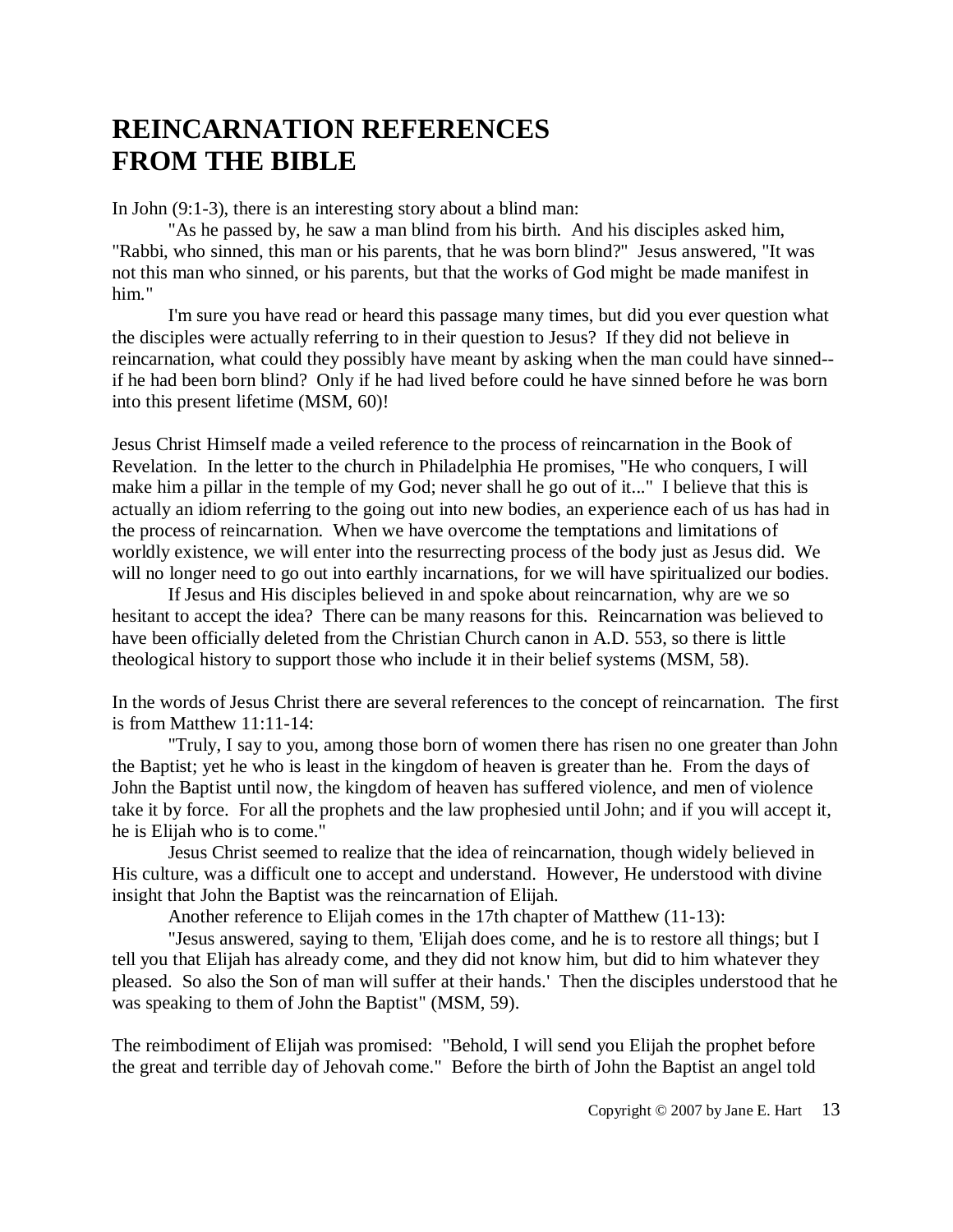his parents that this promise concerning Elijah should be fulfilled in their child--"in the spirit and power of Elijah." The priests washed John: "Art thou Elijah? And he saith, I am not." This shows that the intellectual consciousness does not apprehend the previous experiences of its ego. To portray more fully the confusion of the intellectual consciousness and its lack of understanding of its true location in Being, John further answered: "I am the voice of one crying in the wilderness." So the intellect by itself is always a voice "crying in the wilderness," and it will never get its bearings until it consciously recognizes its higher wisdom, the Christ consciousness. This consciousness knows who it is that is wearing the mask of John the Baptist, and, when questioned, it says: "If ye are willing to receive it, this is Elijah, that is to come." In more fully explaining the ignorance of the people in this matter, Jesus further said in Matthew 17:12: "But I say unto you, that Elijah is come already, and they knew him not, but did unto him whatsoever they would. Even so shall the Son of man also suffer of them. Then understood the disciples that he spoke unto them of John the Baptist" (UNITY, Aug. 1924, 118).

"But thou, Bethlehem Ephratah, though thou be little among the thousands of Judah, yet out of thee shall he come forth unto me that is to be ruler in Israel; whose goings forth have been from old, from everlasting" (Micah 5:2).

"Him that overcometh will I make a pillar in the temple of my God, and he shall go no more out" (Revelation 3:12).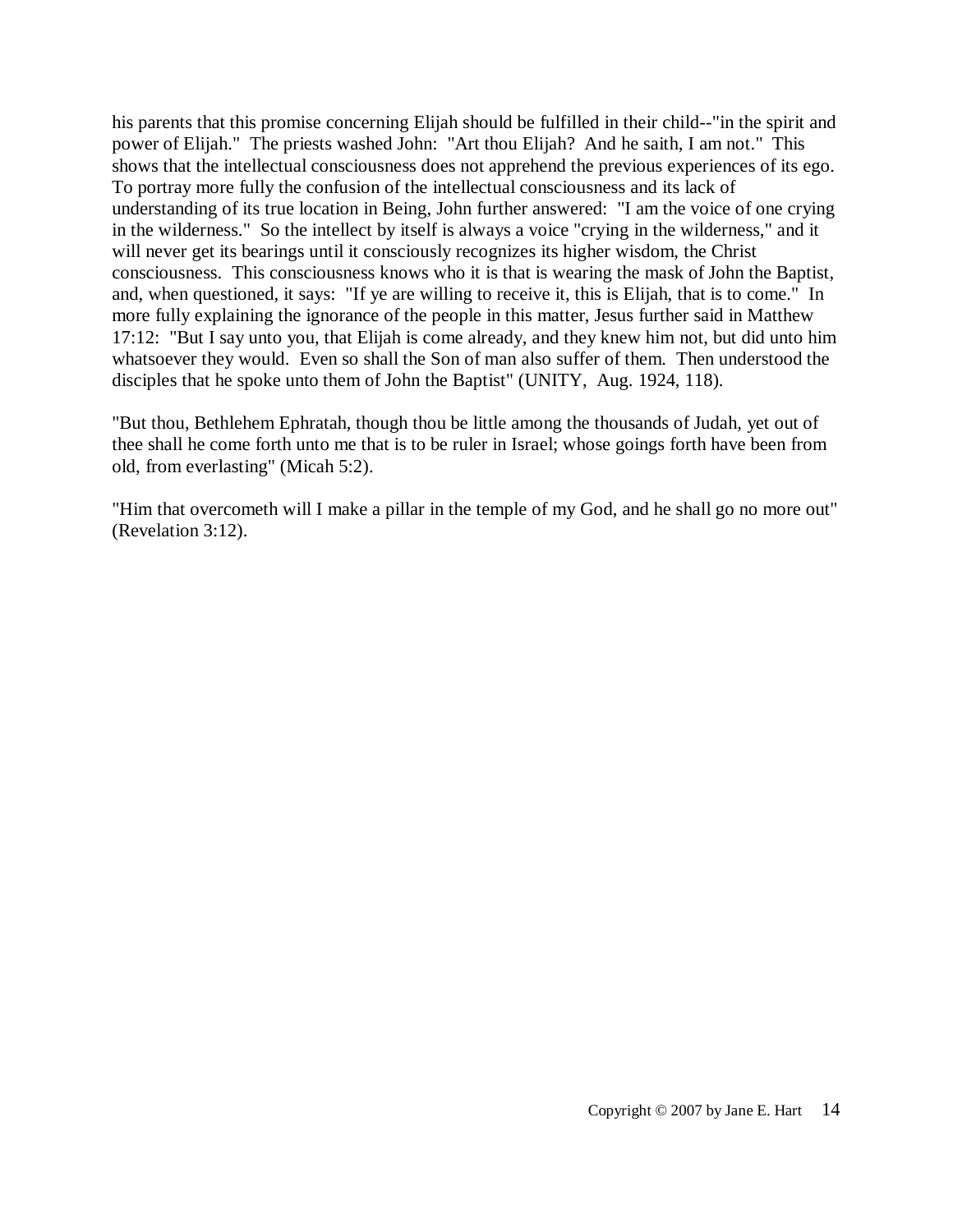### **CHARLES AND MYRTLE FILLMORE**

Perhaps no teaching of Charles Fillmore has caused more comment than his acceptance of reincarnation. In the 1890's, when he spoke out so boldly about reincarnation, his words were startling. Sensible people knew that a man lived only once and that when he died he went to hell, purgatory, or heaven (HNA, 94).

We are confronted by the question from thousands, "What is reincarnation?" It is a question so deep and far reaching that it cannot be answered so that those who expect mere words to convey the fullness of meaning may be satisfied. Not what you have been, but what you now are is the issue. All that you ever have been is in the now-existing and now-present mind about you (UNITY, Jan. 1912, 18).

The whole man, Spirit, Soul and Body, must be lifted up into the Christ consciousness of life and perfection, which is the goal of man's existence. The Western world in general looks upon reembodiment, or reincarnation, as a heathen doctrine. Many people close the door of their minds to it, without waiting to find out what message it may bring when interpreted in the Light of Truth (KTL, 93).

Charles Fillmore had the courage to step out in 1890, a hundred years ago, and proclaim to the world that he indeed believed in this theory. Not only did he believe in it, he understood its importance in spiritual growth (Reference unknown).

She will draw more freely and fully upon the infinite resources, and stir up the gifts of God in the midst of her, and the experience will be good for her. Her mother is in the heart of the Father, and the dear soul will rest, and come again, into a new world of new understanding and in a new body, to go on with her development.

Those who find it a burden to stay in the body, and go through the change called death, will find that they are still a living soul, and they will again desire to live and to unfold and make use of the life which we now know. So, they will again be attracted to those who will help them to build the physical body, and they will be born again as babes. The soul which can build one body can, if it fails to learn to take care of and to continue to transform the body, build another body.

It is a rest, and an opportunity, to lay aside the body for a time, and to break the conscious connection with things going on around her, until the divine urge within her again prompts her to build the body temple and take up lessons here in the physical (*Myrtle Fillmore's Healing Letters*, ?)

The teaching that man in his spiritual ego lives over and over again in many personalities, is as old as religion itself, because it is found in every religion under the sun. It has been taught in India, China, Egypt, Palestine—in fact, every nation ancient and modern has its great teachers who accepted and expounded in some degree this universally understood reality of man's personal life (R-UA, 1).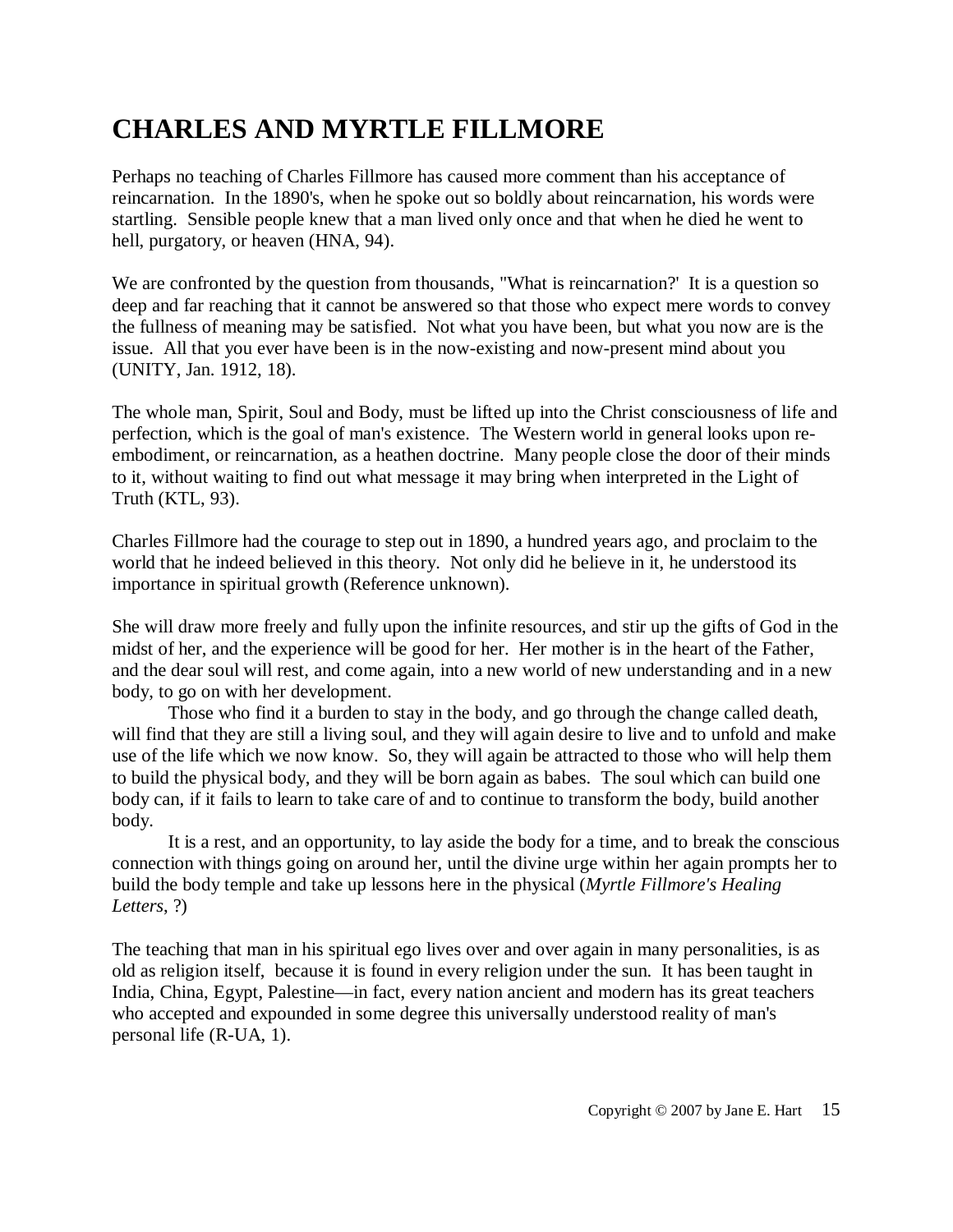Some persons hold that reincarnation is one of the natural evolutionary steps of man's development. We teach, and our doctrine is sustained by the teachings of Jesus, that rebirth is the unifying force of nature at work in its effort to restore humanity to the original deathless estate...A single span of life, from the birth of an infant to the death of an old person, does not constitute our opportunity for life...[W]e must have bodies in order to gain an abiding consciousness of life. Through repeated trials at living, we are finding out that we must learn to control the issues of life (PUSB:R, 4-5).

That you do not remember your past lives proves nothing. Neither do you remember the day on which you were born, but you do not question the fact of your birth on that account. Comparatively little of your present life is remembered. But that does not alter the fact that you have lived...[I]n the great Mind of the universe, all identity is sharply marked, and [as] we as individuals become quickened and raised out of personal consciousness into the universal, we will be able to bridge over the breaks in personal experience. We will come into oneness. Realizing spiritual identity as the son or daughter of God, we will not entangle with either present or past personality, but will claim and demonstrate divine sonship. We will no longer be limited to a brief span of life, beginning with birth and ending with death, but will live in the consciousness of eternal life, which has neither beginning nor end (PUSB:R, 14-15).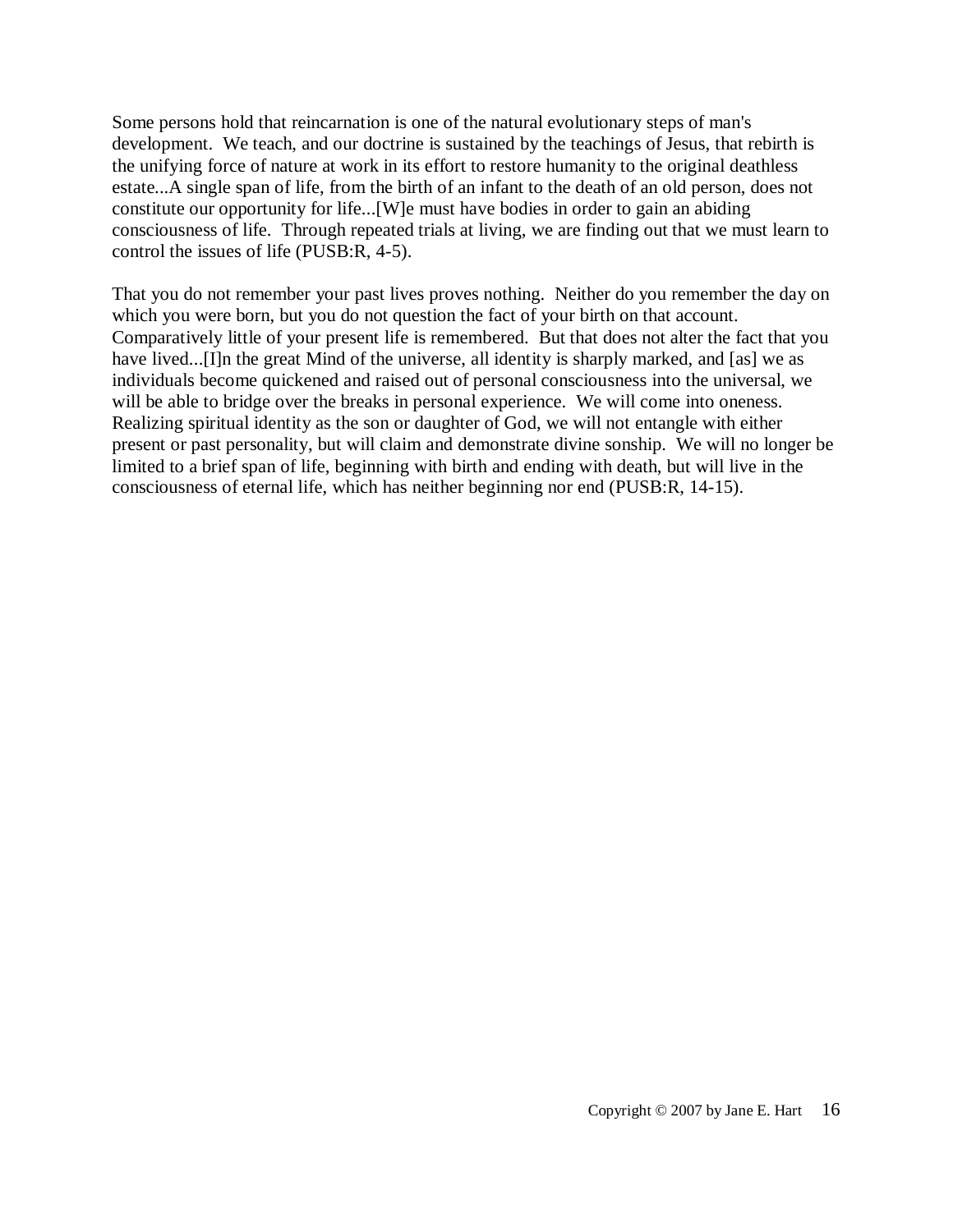#### **FAMOUS PEOPLE**

The prominent author Jack London felt much the same way. He once wrote: "All my life I have had an awareness of other times and places. I have been aware of other persons in me...I...remembered that I had once been the son of a king...that once I had been a slave, and worn an iron collar round my neck...I am all of my past...I am man born of woman...I have been woman born of woman...I have been a woman and borne children. And I shall be born again."

Famous Mark Twain tells a true story in his writing *My Platonic Sweetheart*. He tells of an unusual dream which occurred in many forms over a period of forty years. In the dreams, he met a girl of fifteen whom he loved with a deep, reverent, and chaste love. In each dream she, as well as he, had a different name, and a different appearance and facial characteristics. The location changed: it may have been England, or India, or America, or Hawaii. He was convinced that the people, the animals, and the experiences in his dream were real, immortal and indestructible. His dreamland sweetheart was to him a real person, not fictional.

Henry David Thoreau had a vivid impression that he had lived in Judea eighteen hundred years earlier; but, as he stated, "I never knew that there was such a one as Christ among my contemporaries...As far back as I can remember I have unconsciously referred to the experiences of a previous state of existence."

Many of the original Indian tribes also believed in the soul's rebirth. So, too, have a number of well-known figures in modern times, such as Benjamin Franklin, Emerson, Edison, Henry Ford, General George Patton and Charles Fillmore, to name just a few.

In religious thought, the purpose of rebirth is for salvation of both soul and body. Charles Fillmore, Ernest Wilson, and other modern thinkers consider rebirth as the gospel of a second chance. That is, through reincarnation we are given many opportunities to atone or make amends for our so-called sins of mistakes, or to reap the rewards we have previously earned through right thinking and right action in another lifetime. It also provides opportunity to continue growing and unfolding the talents and abilities that often lie dormant within the soul (IBRB, 16).

Rabbi Abraham Yehoshua, a Hasidic master who died in 1825, spoke of ten lives that he had lived previously, concluding, "And so I was sent forth again and again in order to perfect my love. If I succeed this time, I shall never return again..." Voltaire wrote, "It is not more surprising to be born twice than once." And the British philosopher Hume stated that reincarnation is "The only system to which Philosophy can hearken" (PAWY, 344).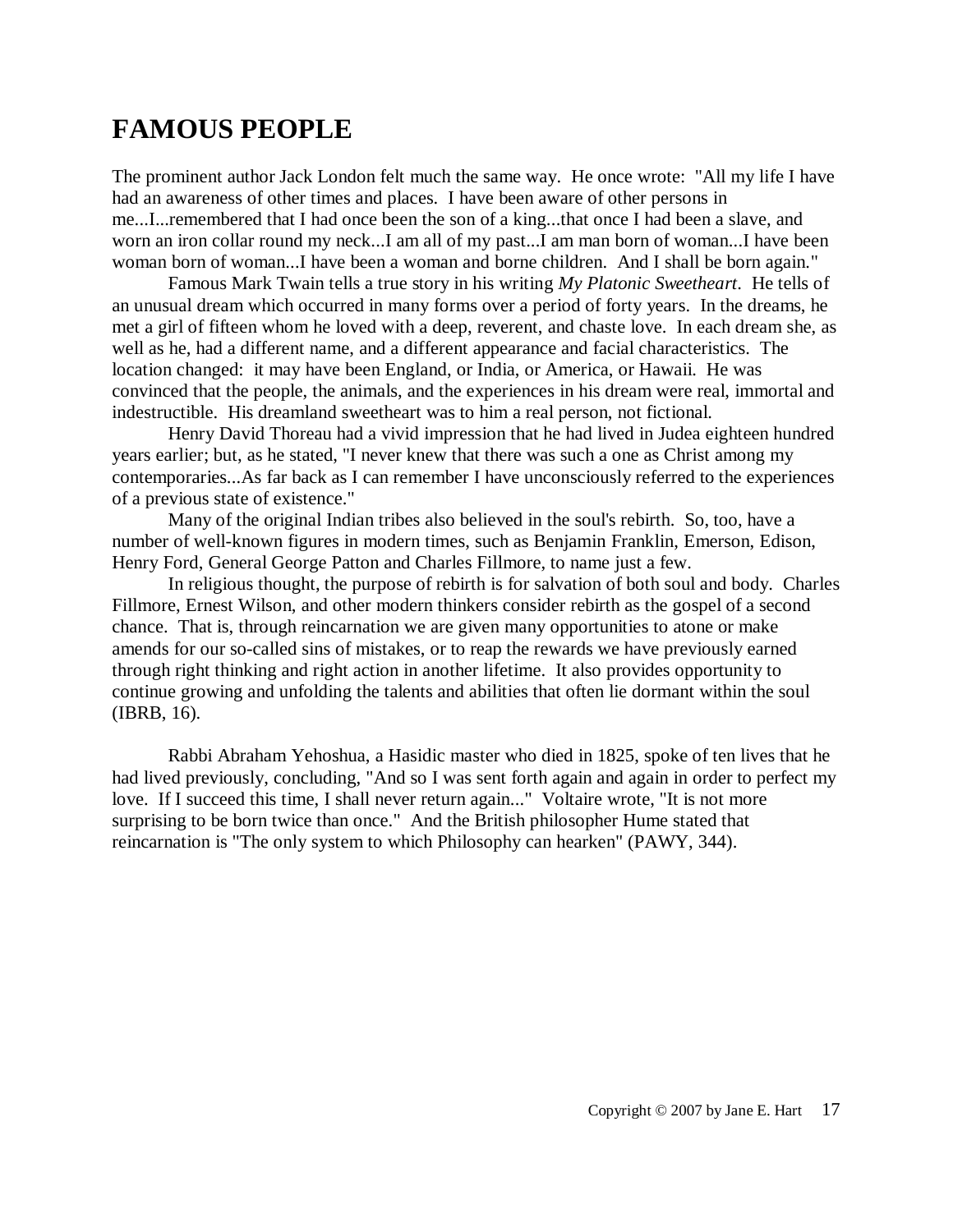### **KARMA--THE LAW OF SOWING AND REAPING**

Cause and effect--the law of sequence: the balance wheel of the universe. This law, like all other divine laws, inheres in Being and is good. "Whatsoever a man soweth, that shall he also reap" (Gal. 6:7). Man lives in two worlds, the world of cause (the within) and the world of effect (the without) (RW, 31).

Some people say that the idea of karma is not Christian, but Paul called attention to this law in no uncertain terms when he said "Whatsoever a man soweth, that shall he also reap." It is true. If you sow thoughts of thistles you will reap thistles, which will tear your fingers and cause you real sorrow. But if your sow thoughts of sweet peas, you will reap beauty and fragrance in your affairs" (UNITY, May 1934, 23).

Karma, correctly understood is...in the Christian teaching...There are numerous karmic references throughout the Bible, some made by Jesus Himself. The Golden Rule is a karmic reference by implication: "Whatever you wish that men would do to you, do so to them." Simply defined, karma is the law of cause and effect. It does not carry a negative connotation in its true definition" (UNITY, Aug. 1970, 22).

One of the most important and basic law of life has been called "THE GREAT LAW." This Great Law was called the law of karma by the ancient enlightened one (YGP, 175).

Whether or not one believes the eastern doctrine of karma, it is worth thinking about. The karmic framework declares that everything has a price, a cost, a consequence, a working out in the universe. It is like a kind of cosmic bookkeeping system in which every thing eventually must balance...When we make major decision in our life, it is good to seek spiritual guidance...to set down all the aspects of the decision (UNITY, June 1974, 52).

We learn...whether or not we agree with the theosophists in all things, there is a central truth in the doctrine of karma, for our spiritual life lives on with us in the form of deeds done and continues with us in their effects till we have learned their meaning or lesson (UNITY, May 1924, 49).

Thoughts are seeds that, when dropped or planted in the subconscious mind, germinate, grow and bring forth their fruit in due season. After sowing the plants must be tended. After using the law we must hold to its full fulfillment (JC, 112).

We are always creating karma, either good karma or bad karma. Actually, there is no such thing as bad karma, because this means that we are going through the results of our negative, destructive and selfish thoughts and that we have the opportunity of learning lessons of great overcoming through them. So even apparently negative or bad karma serves a purpose of good...

Let no man think that he can escape the creations of his mind by breaking the physical chains that bind him to the earth. Nor does death in any of its phases relieve him of the states of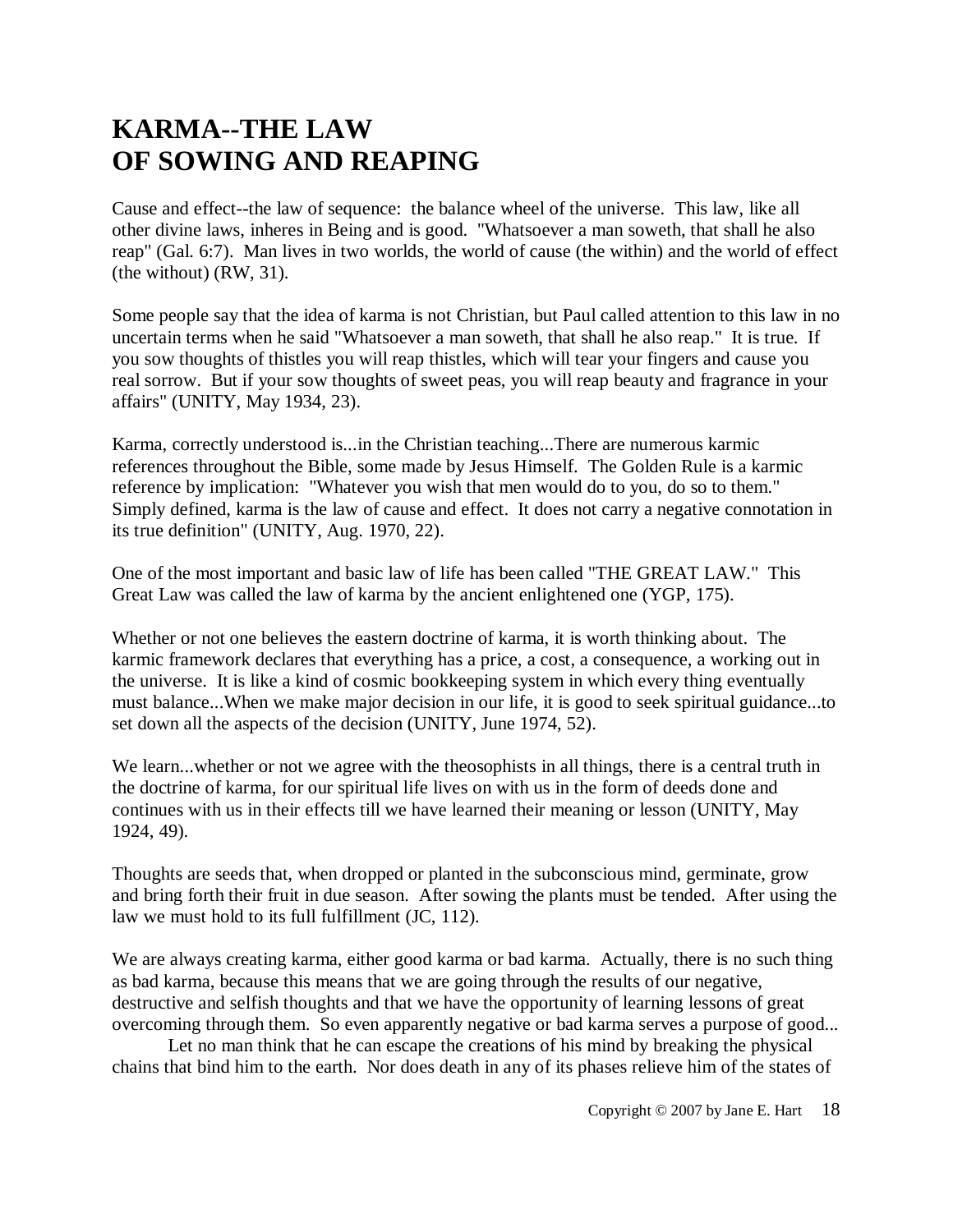mind that dominated him at the time of passing. The law of God is not mocked at any time or under any circumstances. "Whatsoever a man soweth, that shall he also reap." What we have sown in the flesh we shall reap in the flesh unless we repent, change our minds. When we do repent, we shall break mortal thoughts and ascend into a spiritual thought realm, the kingdom of God (JC, 189).

Every sin must be atoned for, all karmic debt must be paid. However, the choice is ours whether we work it out in the cycle of retribution, through prolonged suffering in the furnace of affliction or whether our payment of debt is through the discipline of rising above the consciousness from which the act was committed into the freedom of spiritual understanding where we go forth and sin no more. This is what Jesus called forgiveness (DPW, 137).

The more man knows, the more he is responsible for, and a person with a knowledge of spiritual Law, which he does not practice, suffers greatly in consequence. "The fear of the Lord (law) is the beginning of wisdom." If we read the word "Lord" as "law" it will make many passages in the Bible much clearer.

"Vengeance is mine, I will repay, saith the Lord (law)." It is the law which takes vengeance, not God. God sees man perfect, "created in His own image" (imagination) and given "power and dominion."

This is the perfect idea of man, registered in Divine Mind, awaiting man's recognition; for man can only be what he sees himself to be, and only attain what he sees himself attaining (GL, 40).

Every year when new models of cars come out, there are always some that are "lemons," having mechanical defects. Is life like this, too? That somehow in the process of nature some souls are made with firm, sound bodies and minds and others are accidentally given weak bodies and defective brains? Are we just factory productions, with no control over what happens to us?...There must be some justice in the law that creates the infinite differences among human beings...We find it in the law of reincarnation, with its corollary of karma, the principle of cause and effect (DR, 166-167).

The equilibrating law of karma, as expounded in the Hindu scriptures, is that of action and reaction, cause and effect, sowing and reaping. In the course of natural righteousness (rita), each man, by his thoughts and actions, becomes the molder of his destiny. Whatever universal energies he himself, wisely or unwisely, has set in motion must return to him as their starting point, like a circle inexorably completing itself. "The world looks like a mathematical equation, which turn it how you will, balances itself. Every secret is told, every crime is punished, every virtue rewarded, every wrong redressed, in silence and certainty."--*Emerson, Compensation.* An understanding of karma as the law of justice underlying life's inequalities serves to free the human mind from resentment against God and man (AY, 301).

You may or may not believe in the law of reincarnation; but if this life is the beginning and the end of human existence, it is impossible to reconcile the inequalities of life with a divine justice. Why is one man born in a rich family, whereas another child arrives in a poverty-stricken home, only to die of starvation? Why is one person healthy enough to live 100 years, and someone else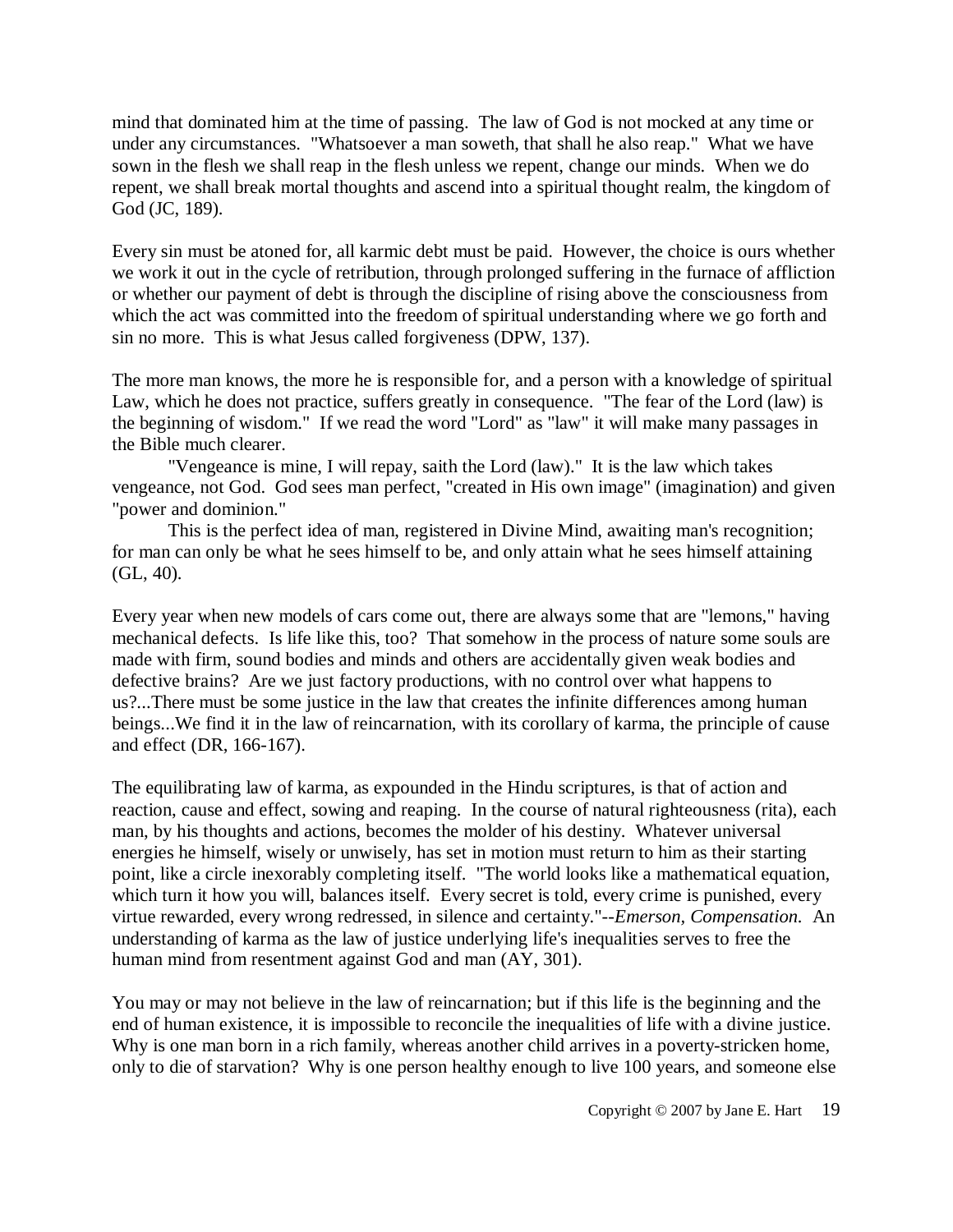is sick all the time? Why are Eskimos born in the cold north and other peoples in moderate climates, where the struggle to survive is easier? Why are some babies born blind? Why? Why? Why? If your were God, would you do such unjust things? What is the use of reading and living according to the scriptures, if life is predestined by a whimsical God who deliberately creates beings with bodies or brains that are imperfect?

According to the law of cause and effect, every action creates a commensurate reaction. Therefore whatever in happening to us now must be a result of something we have done previously. If there is nothing in this life to account for present circumstances, the inescapable conclusion is that the cause was set in motion at some prior time; that is, in some past human existence. Your strongest moods and character tendencies did not begin with this birth; they were established in your consciousness long before. Thus we may understand how some persons show from early childhood certain definite talents, or weaknesses, and so on (MEQ, 230).

In Sanskrit, a mental or physical act is called a karma. Karma is also the word used to describe the consequences of this act, and hence to describe what we call our "fate"--since our fate is nothing but the sum of the consequences of our past actions in this and previous lives. After a man has achieved liberation...his acts will cease to produce karma. The remainder of his earthly life will be governed only by the karma which were already in existence before his liberation. He is like an actor on the last night of a play. He knows that the play will never be performed again, no matter how well he does his part, no matter whether the audience boos or applauds. He has nothing to gain or lose by his performance. Nevertheless, he must play it through to the end until the final curtain falls and he can go home (HKG, 32).

Throughout this enormous journey toward total consciousness, the individual is subject to the Law of Karma. His desires and acts regulate the speed of his progress. He builds or removes his own obstacles to enlightenment. His present state is continually being conditioned by the karma of his past and continually productive of future karma. Death does not interrupt this process. Neither does rebirth. The individual is merely reborn with a body, a mind, a character and social surroundings which express, as it were, the sum total of his karmic balance at that particular moment in time.

The doctrine of reincarnation is exceedingly unpalatable to many people because it makes each one of us directly responsible for his present condition. We all dislike having to face this responsibility, and some of us prefer to blame God, or our parents, or the existing political system for making us what we are. If we deny reincarnation and claim that this birth is our first, we are, in fact, disclaiming responsibility for our condition; since it then logically follows that this condition must have been ordained by God, or brought about by the influences of heredity and environment. Hence--if we have been born physically or economically underprivileged--we are provided with a permanent grievance, which permits us to spend a lifetime sulking and cursing our fate, and with a permanent excuse for all our own weaknesses and failures.

This doctrine of reincarnation, which at first seems so grim and heartless, actually implies a profoundly optimistic belief in the justice and order of the universe. If it is we--and not God, or our parents, or our fellow men--who have made our present predicament, then it is we who can change it. We have no excuse for self-pity and no reason for despair. We are not helplessly doomed. We are under no mysterious prenatal curse. "The fault, dear Brutus, is not in our stars..." All we need is courage and determination not to give up the struggle (HKG, 82-83).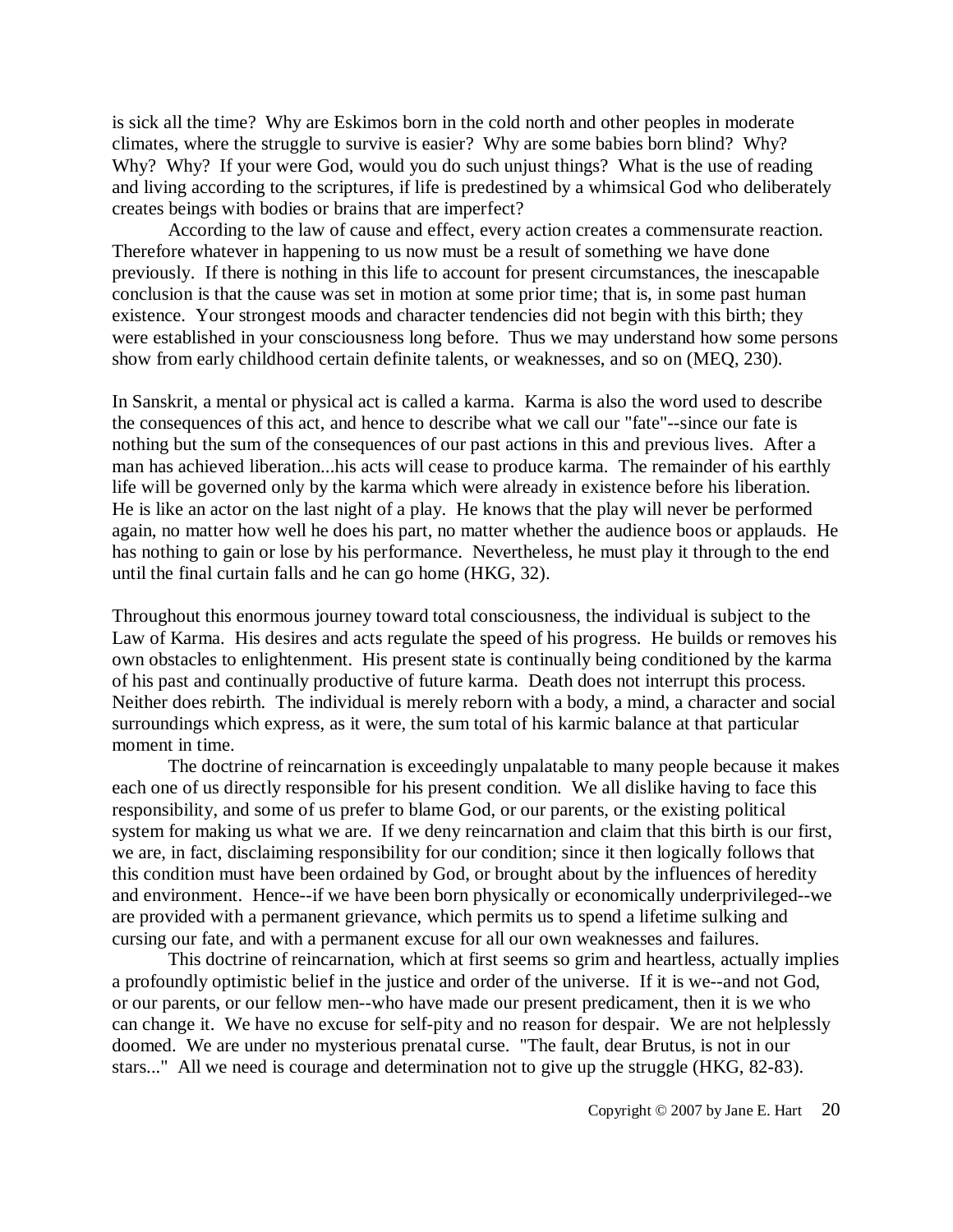There are three kinds of karma: the karma which has already been created and stored up, so that it will bear fruit in some future life, the karma created in the past or in some previous life, which is bearing fruit at the present moment, and the karma which we are now in the process of creating by our thoughts and acts. Of these, the already existing karma are beyond our control; we can only wait until they have worked themselves out, and accept their fruits with courage and patience. But the karma which we are now creating--"the pain which is yet to come"--can be avoided. Not by ceasing to act--that would be impossible, even if it were desirable--but by ceasing to desire the fruits of action for oneself. If we dedicate the fruits of action to God, we shall gradually unwind the wheel of karma and thus avoid its pain (HKG, 88-89).

Karma can only operate and produce tendencies as long as certain causes are present. These causes are ignorance, egoism, attachment, aversion, and the desire to cling to life. The effects of these causes are rebirth, a long or a short life, and the experiences of pleasure and of pain. Basically, karma is rooted in ignorance of the Atman [Christ within]. Remove this ignorance, and you destroy karma.

"This vast universe is a wheel," says the Swetaswatara Upanishad. "Upon it are all creatures that are subject to birth, death, and rebirth. Round and round it turns, and never stops. It is the wheel of Brahman. As long as the individual self thinks it is separate from Brahman, it revolves upon the wheel...But when through the grace of Brahman it realizes its identity with him, it revolves upon the wheel no longer. It achieves immortality (HKG, 147).

Karma means, simply, action. Any action implies movement from a point of rest in the Spirit. And such movement inevitably results, sooner or later, in an equal and opposite movement: a reaction in kind. Hatred given, that is to say, hatred received. Love given attracts love. Gradually, as the ego develops in wisdom, it learns to allow actions to flow through it without feeling in any sense personally involved with them. The fruits of its actions, too, then cease to affect it. The sage, who represents the pinnacle of spiritual evolution, rests unshaken in the calm center of his being, blissful in the realization that he and the unmoving, Infinite Spirit are One.

Spiritually speaking, karma has different levels of manifestation depending on how clearly it expresses the divine consciousness. Love, for example, is a more spiritual karma than hatred, since it reinforces the awareness of life's essential oneness. Hatred increases the delusion of separateness form God, and from other people. To tell the truth is a more spiritual karma than to tell lies, because truthfulness helps to develop a refined awareness of what really is—of the Divine Reality behind all appearances.

Karma, then, may be described as the system of rewards and punishments by which the ego learns ultimately to manifest its innate divine nature. Suffering is the karmic result of action that is, in some way, out of tune with that true nature. Fulfillment is the reward for living, to some degree at least, in harmony with that nature. To learn these lessons thoroughly requires many more opportunities for error and self-correction than can be gained in only one lifetime. Often, indeed, more than one incarnation is needed to learn even one important lesson (PAWY, 346-347).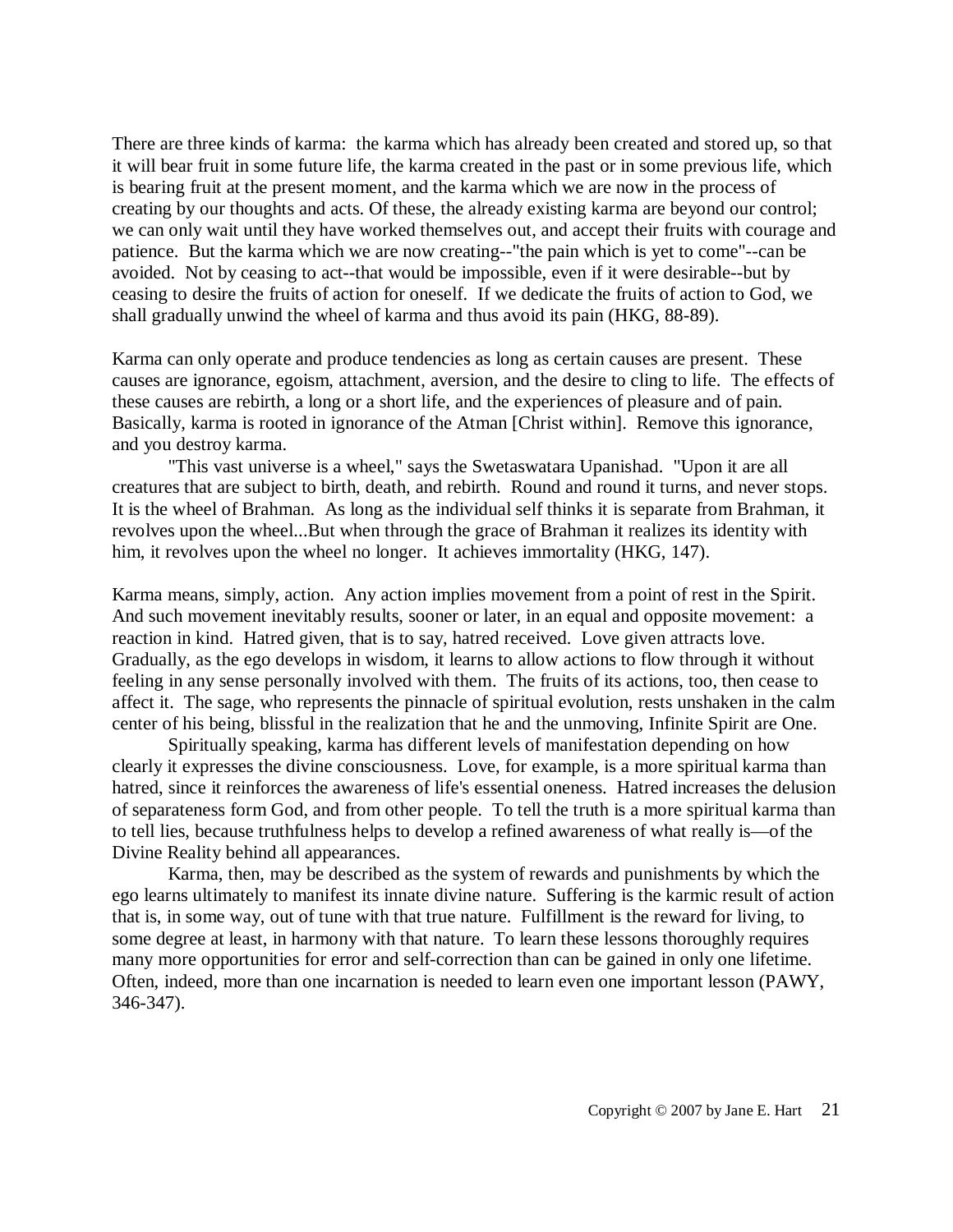### **BENEFITS OF PAST LIFE KNOWLEDGE**

What does an understanding of the law of reincarnation do for us? It gives us right perspective, new understanding. It gives us peace of mind. It helps to explain some of the apparent inequalities of life (TWTC, 86).

The value of an acceptance of the doctrine of reincarnation, for the practical Christian student, is less in the remembrance of who we have been in the past than that we have been, and that we are and ever shall be. It assures us that life is continuous, that it is good and just (HWLB, 1).

The reincarnation possibilities of certain life experiences may help you realize that life is not unjust but is simply the outworking of constantly operating laws...(UNITY, July 1968, 22)

It is for a very good purpose that GOD gives us the gift of forgetfulness and allows us to start over, so to speak.

Yet, as we progress and develop spiritually, also as a special gift, GOD releases seemingly random bits of information from past lives to us that He thinks we may well use to spiritual purpose and advantage...by means of dreams, meditation, reflection, visions, in "deja' vu" types of intuitions at certain geographical locations, and in other ways. And of course if we use this information wisely and to help others, He may well release further information. Yes, there is even a spiritual gift of past life recall. It is one rarely mentioned but one that is very real. In this, the spirit uses a variety of the above methods to reveal to us bits of information that GOD thinks we can use. In this kind of thing, one's head may vibrate when one meets someone close from a previous life. Perhaps this particular gift comes only to those who have a need for such knowledge in accomplishing the mission of their present life (OLNL, 3).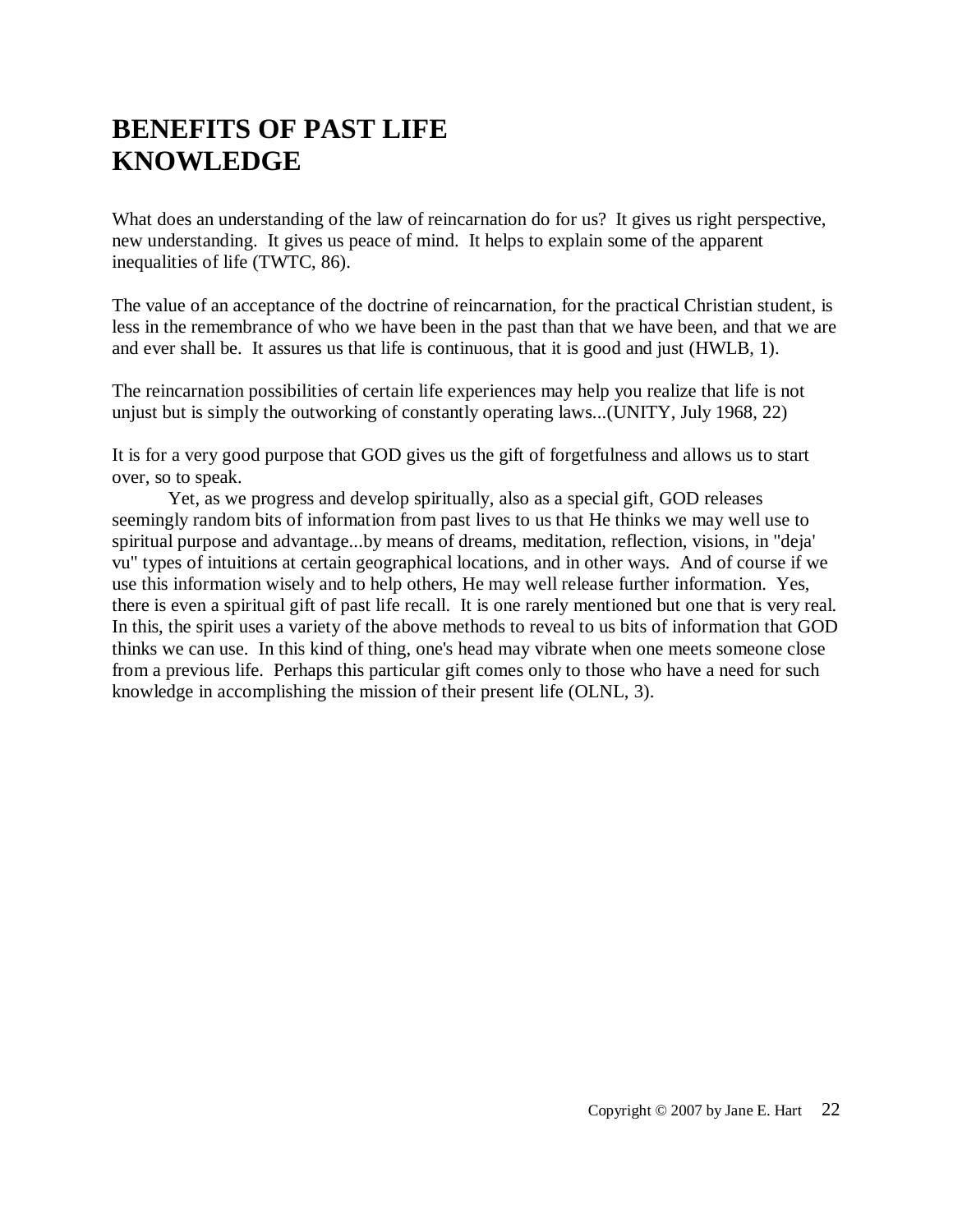# **WHY BOTHER WITH PREVIOUS LIVES?**

To truly know thy whole self.

To know and live our oneness with others and with the universe.

Exploring our past lives, especially the more pertinent lives, can greatly help us to understand our average day to day problems, weaknesses, cravings, vices and ailments; and can give us some ideas on recognizing, understanding and correcting them, or at least in dealing with them in a more constructive way.

If we have had bad experiences in previous lives--such as a horrible death, for example, which left us with psychotic phobias in this life in response to certain stimuli--we can understand what our fears are and deal with them by getting to the root (or cause) of the fears.

To heal ourselves at a deep, soul level.

To understand our skills and hobbies.

To answer the question, "Why am I here?"

Most people who explore their past lives and develop an appreciation of reincarnation truths will be much happier people. They will come to a greater understanding of the nature of GOD and the world, of their own nature, and of the nature of others.

To improve our understanding of GOD, GOD's will, and GOD's laws.

To discover more opportunities. We realize that there are many more possibilities for us than we have thought in the past, and learn how to use these opportunities to advance our souls' growth.

To dissolve prejudice; we have lived in many countries as different races, and have done the behavior that we may be judging now.

To learn to truly forgive and clear our karmic files and free ourSelves.

To learn how the past influences our present life.

To learn how strong and sacred our desires are.

(Jane E. Hart)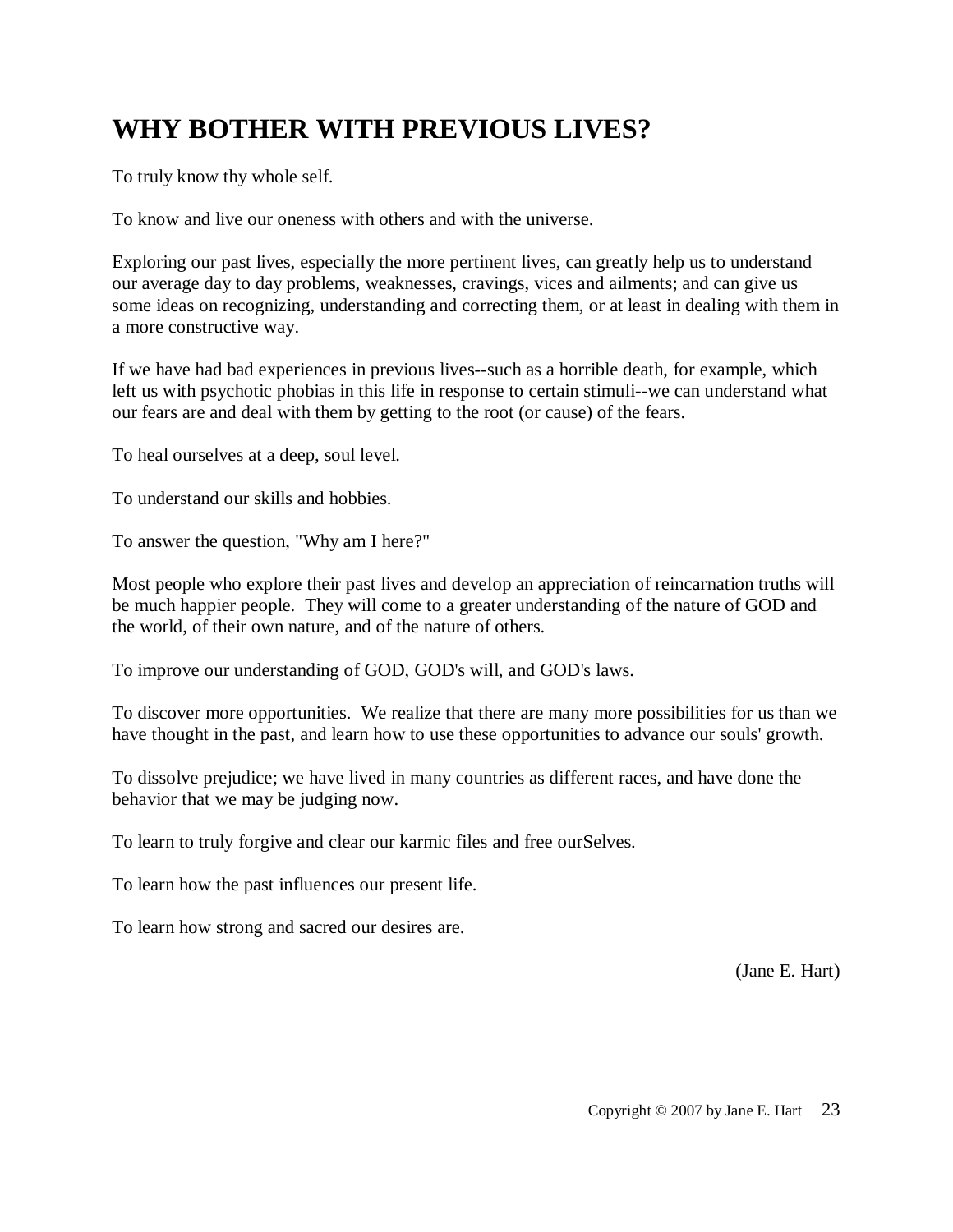# **PREVIOUS LIVES**

Man's body represents the sum total of the animal world, because in its evolution, it has had experience in nearly every type of elemental form. These memories are part of the soul (TM, 81).

That you do not remember your past lives proves nothing. Neither do you remember the day on which you were born, but you do not on that account question the fact of your birth (KL, 99).

So the people in this world today, you who read these lines, have stored up in your consciousness a higher wisdom, which when touched by the right idea, will spread through your mind and reveal to you a little at a time the book of your life since you started forth to learn about existence. You will there find answers to all your questions about your present condition; about why things are as they are when you apparently had nothing to do in bringing them about (UNITY, September 1948, by Fillmore).

Many people express a remembrance of past lives. There are even those who feel that their psychic powers enable them to give life readings of the previous lives of others...Reincarnation is a concept that is disturbing to many people...one who wishes to maintain a relationship with traditional Christianity would dare not give consideration to any such idea...Reincarnation presents no logical difficulties, whatever be the emotional reaction to it (LFOA, 56).

I, myself, have entered some Old World city for the first time in my life, so far as I was aware, and found the streets familiar, known just where to locate a certain house, for instance (UNITY, May 1927, 465-466).

Charles Fillmore himself believed in and taught the doctrine of reincarnation or rebirth. Indeed, he once told the author that in an earlier incarnation he had been born as St. Paul (SR, 260).

Without doubt, the secret of Paul's great illumination at the time of his conversion is that in previous lives he had built up a spiritual consciousness, and on his way to Damascus he "stirred up" the gift that was within him. The new race that is now being born on this planet will develop these unused resources of the mind by realization, audible prayer, and thanksgiving, and bring to the surface the riches of both the subconscious and the superconscious mind (ASP, 28).

The realization of perfection takes root in the soul and may come forth in a flash as perfect health. We should not confine ourselves to the present life of the individual but go into previous incarnations in which the work was done that made the genius in this incarnation (JC, 49).

A winged globe...appeared on the first issue of the new magazine in June 1891. It attracted much interest because of the way Charles explained its symbolism. "It is a symbol that I feel I knew in a former incarnation in ancient Egypt," he declared. In the 1890's such a declaration was sure to disturb the climate of orthodox belief. At that time it was regarded as a non-Christian belief (HNA, 41).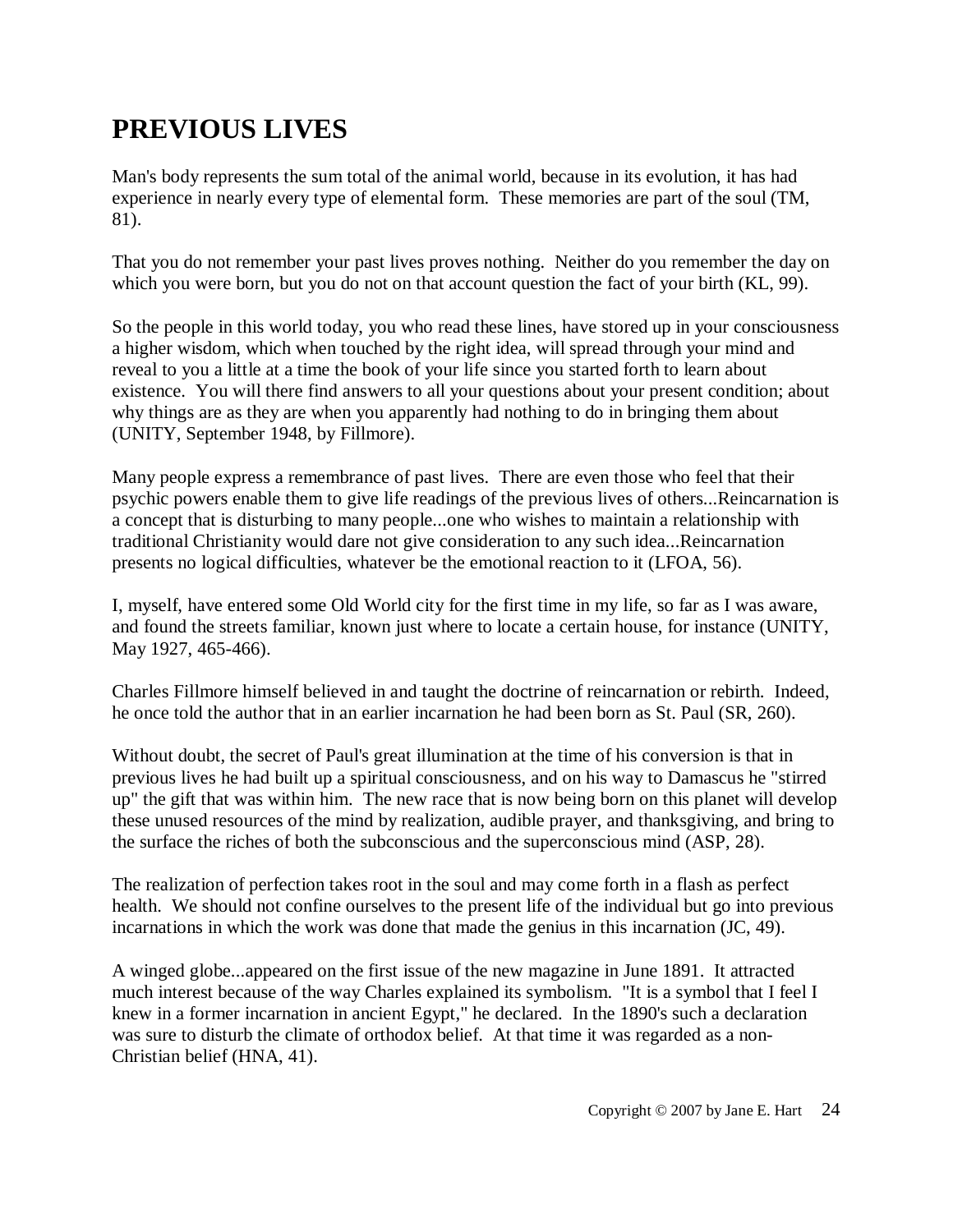The life you once lived can only be found in the life you now express. You could conceivably find a long chain of tombstones and possessions and niches in history, but the wave has moved on (LIFL, 167).

This belief seems to verify Jesus' presentation of God as a kind, loving, impartial Father, whose only desire is to give us His kingdom of good, but we must accept that good. When we realize that we are responsible not only for our actions in this present life, but also for the results of actions in our previous lives, we can begin to build for a better future life (IBRB, 5).

Regardless of your identity in your previous incarnation, you start this life anew, with no recollection of who you were before. Because of that limitation in our consciousness, we see this life as the beginning and the end (DR, 266).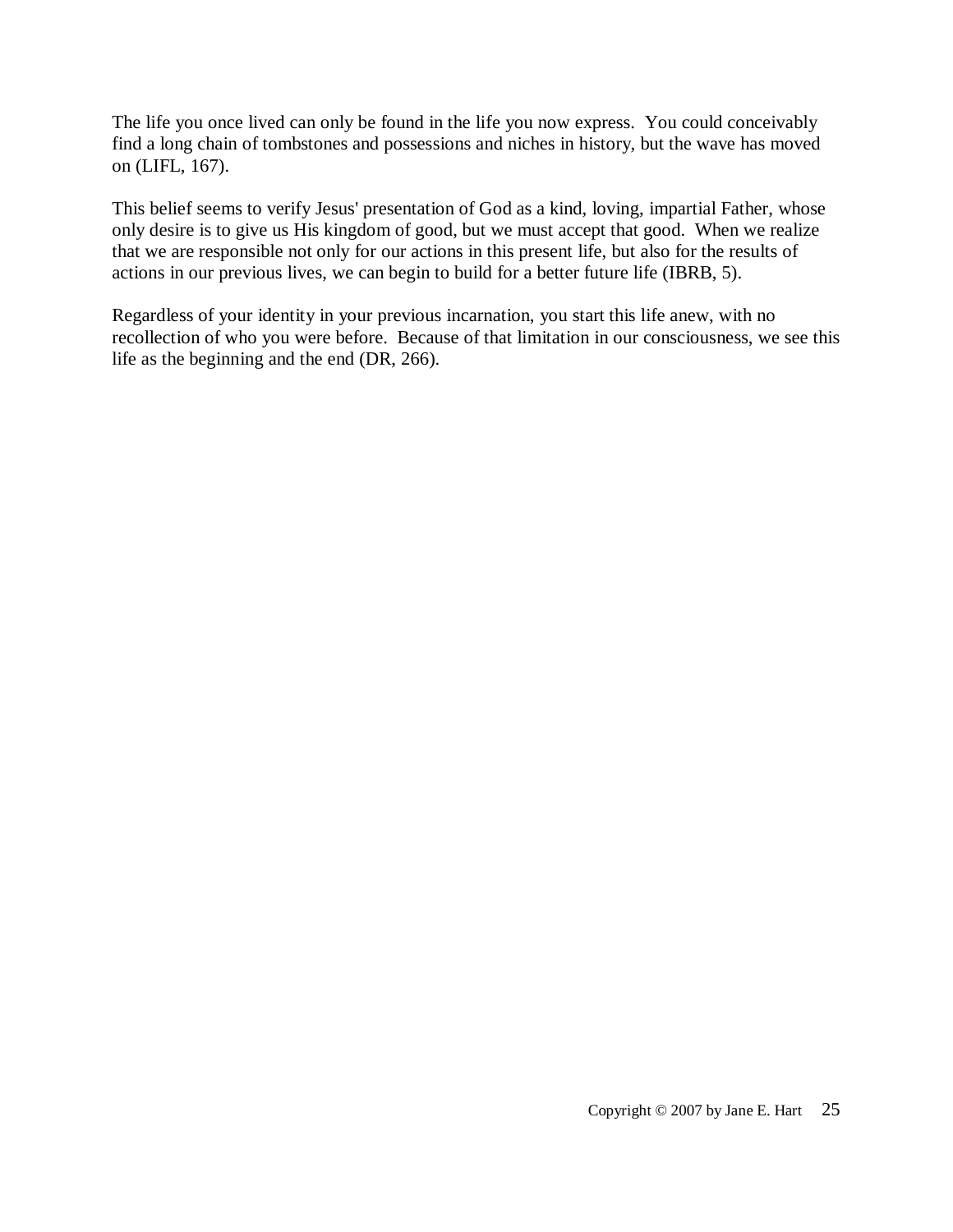### **CONSCIOUSLY PARTICIPATING IN YOUR SOUL'S EVOLUTION**

What we are in this lifetime is a reflection of the choices we have made in our previous lives. If we have concentrated our attention upon expressing ideas of Truth--wholeness, beauty, joy, abundance, love, peace, and wisdom--that is exactly what we will express and experience in this lifetime. If we have placed our attention and spent our time in negative or un-Godlike pursuits- illness, unforgiveness, resentment, anger, selfishness, violence, or pridefulness--those experiences in expressions are what we will bring with us into this lifetime. God gives us chances to change our patterns of thinking and feeling, not only with repeated incarnations, but also with repeated opportunities to learn and grow in this present lifetime. A challenge that comes to us that we do not understand or feel we deserve, may be an opportunity to erase some mistake committed in a previous lifetime. So, instead of crying, "Why me?" try saying, "Thank You, God, for giving me a second chance to do this right!" That is what reincarnation is all about.

I believe reincarnation is part of the divine plan of God for our spiritual unfoldment. And, I believe it is evidence of His perfect love. We are able, thorough his wise provision for our re-embodiment, to have, as does the chambered nautilus, continuing opportunities to leave our low-vaulted past and build ever more stately mansions for our souls. Reincarnation is a divine gift and a divine answer. Receive it and accept it now with God's blessings (MSM, 61)!

Loving service results in good karma. We give our self to living the spiritual life and to helping others to do so. We pray, meditate, think, study, and seek to expand our thoughts toward an ever wider viewpoint of life...We know...that the experiences that lie ahead are the result of our own consciousness--our thoughts, our words, and our deeds, our karma (TWC, 90-91).

We direct the law of karma intelligently by our choice. We may choose to seek harmonious, positive directions in life. In this way, our karma responds with fulfilling, joyful experiences. Through our chosen path, we can rise above the law of negative cause and effect (TWC, 87).

Everyone should learn to analyze himself dispassionately. Write down your thoughts and aspirations daily. Find out what you are--not what you imagine you are!--because you want to make yourself what you ought to be. Most people don't change because they don't see their own faults (MEQ, 73-74).

Above all, you should learn the most you can from this life, and strive to pass to the highest grade of spiritual development in the school of life. Commune with God. When you can do that, the deficiencies of all lesser grades of living are forgiven. To free yourself from karma that binds you to the lesser duties of life, develop wisdom and God-consciousness (MEQ, 228).

Our life is like a term in school. In the grades we all are required to take about the same course of study. In high school, we are allowed to select courses and major in those which we most want or need. In the university, still greater freedom is allowed. The sensible university student will not look down upon the high school pupil. The lesson each is learning measures his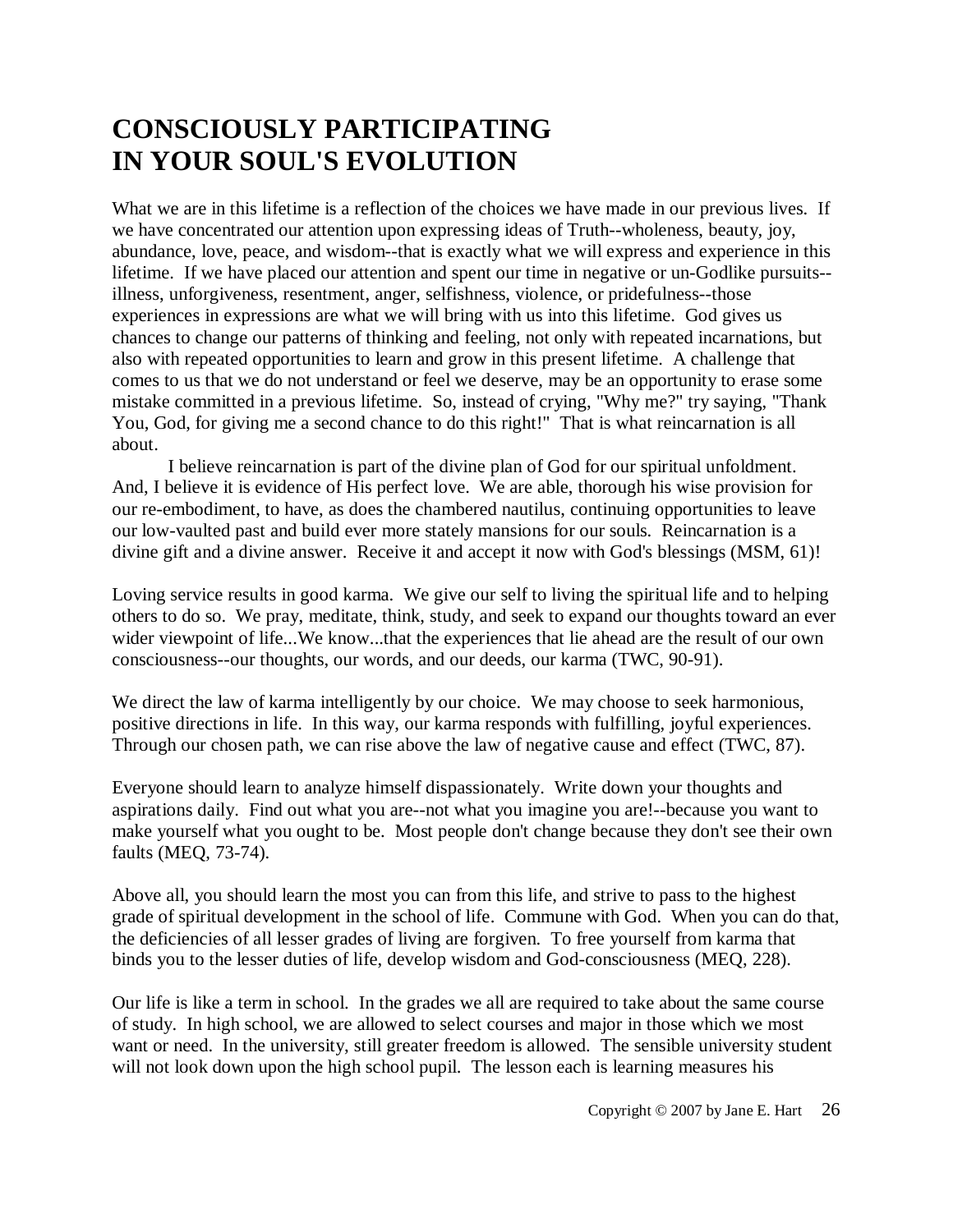experience rather than his capacity. Sometimes an advanced student will voluntarily join humbler students for review or to take some course he missed and now desires. We cannot always be sure how immature or how advanced a student may be by reason of the lessons he is learning. We can only wisely say that he is learning that lesson.

So with life itself. The doctrine of preexistence reconciles the apparent inequalities of life with the universal law of justice. It may not be pleasant to suffer any limitations in life for which we can see no obvious explanation, but the limitations become much more tolerable and can be borne with greater optimism and assurance of divine justice, if we can see that the limitations may very well be the result of some path of life followed in the past (HWLB, 54).

That in our own case we do not remember the steps along the way, the overcomings and shortcomings that characterized our course, is not very important. If it comes to that, we do not remember very much of what happened even so short a time ago as yesterday.

We do not so much need memories as we need a justifiable faith in divine law. Having this, we can face any difficulty with poise and courage, because we know that just as every infraction of law brings its corresponding undesirable result, so every conformity to righteousness brings the corresponding good result. "Be not deceived; God is not mocked" (Gal. 6:7). Every good thought and word and act brings its corresponding result with unhurrying accuracy and justice. "What we give out returns to us increased and multiplied" (HWLB, 56-57).

God doesn't readily respond to us, because we are shy before Him; we fail to show how much we want Him. Don't be afraid of Him. Call Him your own and pursue Him unceasingly, in thought and action, and you shall find Him to be the Greatest haven of safety (MEQ, 183).

The glory of God is great. He is real, and He can be found in this life. In men's hearts, there are many prayers--for money, fame, health--prayers for all manner of things. But the prayer that should be first in every heart is the prayer for God's presence. Silently and surely, as you walk on the path of life, you must come to the realization that God is the only object, the only goal that will satisfy you; for in God lies the answer to every desire of the heart (MEQ, 121).

If you want to make rapid progress in growth toward spiritual understanding, stop reading many books...What you want is revelation of Truth in your own soul, and that will never come through the reading of many books...Seek light from the Spirit of Truth within you. Go alone. Think alone. Seek light alone, and if it does not come at once, do not be discouraged and run off to someone else to get light...(LIT, 28).

We are in process of growth into the highest spiritual manhood and womanhood. We get many falls and bumps on the way, but only through these, not necessarily by them, can our growth proceed. Father and mother, no matter how strong or deep their love, cannot grow for their children; nor can God, who is omnipotence, at the center of our being, grow spiritually for us without making of us automatons instead of individuals (LIT, 32).

After all our beating about the bush, seeking here and there for our heart's desire, we must come right to Him who is the fulfillment of every desire; who waits to manifest more of Himself to us and through us. If you wanted my love or anything that I am (not that I have), you would not go to Tom Jones or to Mary Smith to get it. Either of those persons might tell you that I could and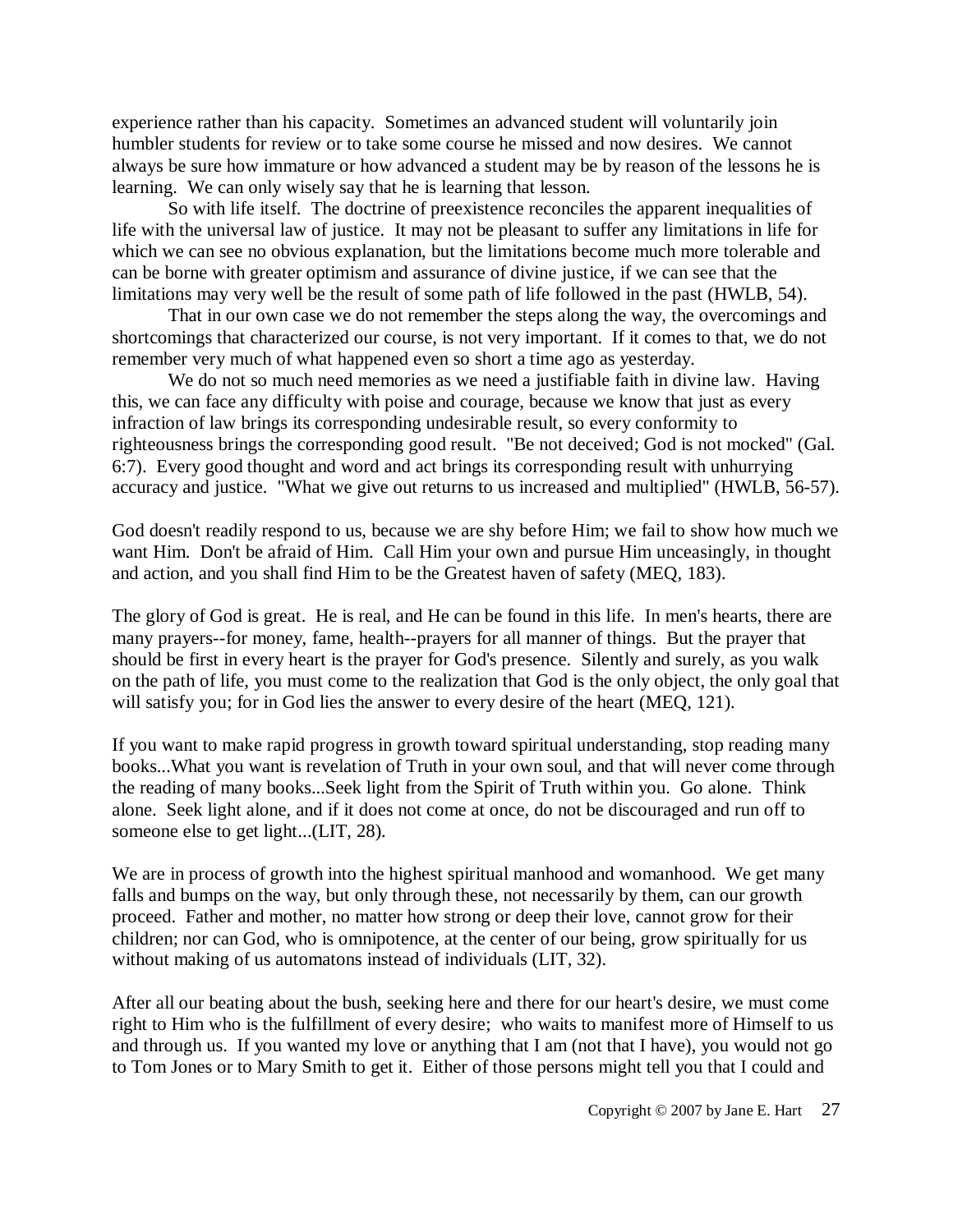would give myself, but you would have to come directly to me, and receive of me that which only I am, because I am it...In some way, after all our seeking for the light and Truth, we must learn to wait, each one for himself, upon God for the inner revelation of Truth and our oneness with Him (LIT, 100).

We do not need to grow ourselves, only to let the Son [Christ within] "grow" us...But we are consciously to let it; not merely to take the attitude of negatively letting it by not opposing it, but to put ourselves consciously where the Son can shine on us, and then "be still, and know" (Ps. 46:10) that while we wait there it is doing the work...Yet there is something more than a lax passivity to be maintained through it all. There must be a sort of conscious, active taking of that which God gives freely to us (LIT, 105).

It should be understood that the karmic law is quite impersonal. We can learn from our karma if we've a will to. But it is quite possible *not* to will to. An unwise reaction, for example, to a stolen inheritance would be to try to "get even" with the world by cheating others. One who takes this course will only reinforce the tendency which attracted his misfortune in the first place. Thus he will sow the seeds of still greater suffering in the future (PAWY, 354).

"Remember this," [Yogananda] replied with deep earnestness, "it takes very, *very*, VERY good karma even to *want* to know God!"...Through love of God, and only through that love, may one win final release from physical rebirth, and the right to advance to higher spheres of existence. Victory comes not by hating this world, but by beholding God's presence in it everywhere, by paying reverence to the veriest fool as though to a holy shrine..."You must be very joyous and happy," [Yogananda] said, "because this is God's dream, and the little man and the big man are all nothing but the Dreamer's consciousness" (PAWY, 356).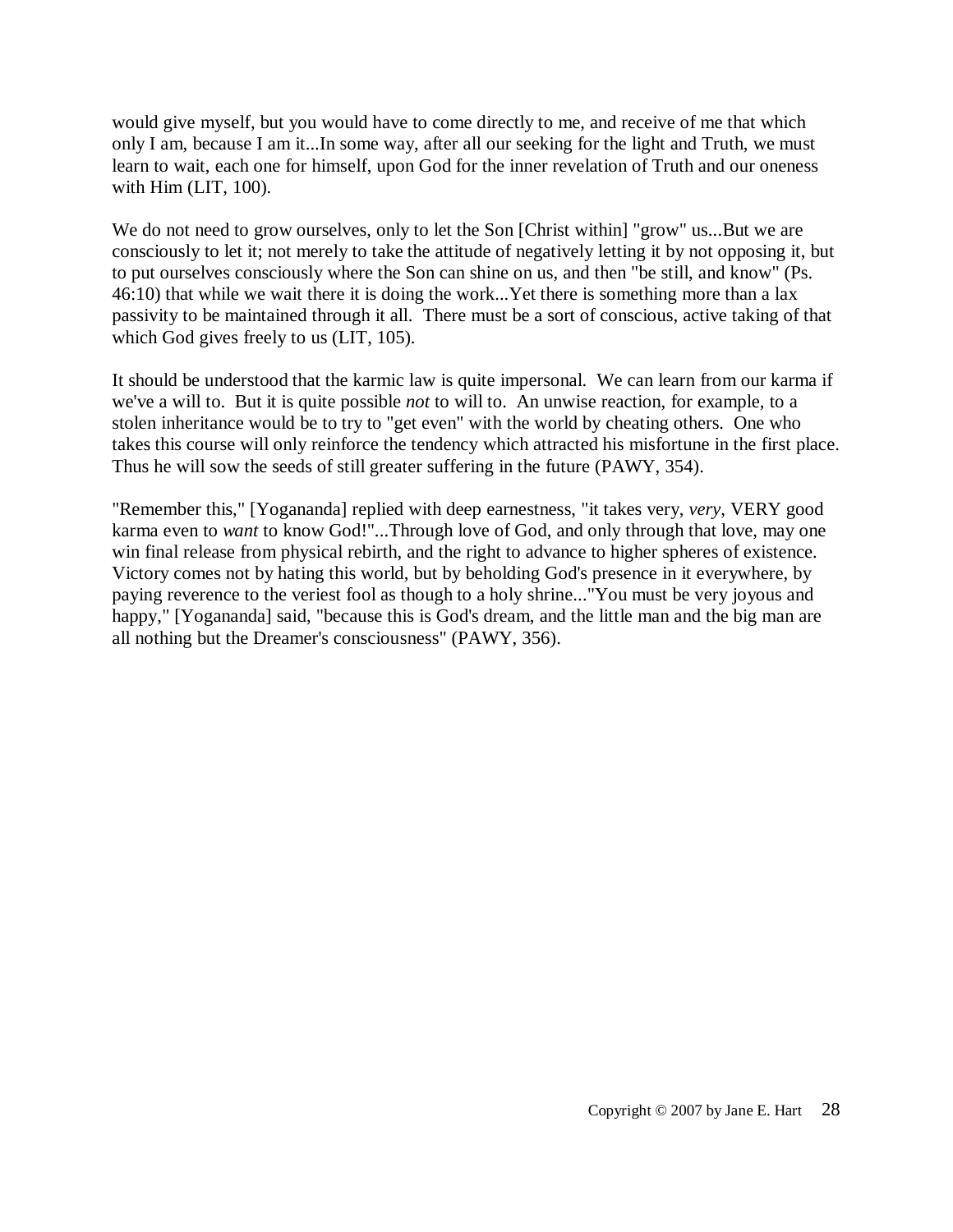# **Prescription for Spiritual Growth:**

**©By Jane E. Hart**

**Take 3 times in the morning and before going to sleep.**

**I am aligned with the presence of God within.**

**I am protected by God's Love, Wisdom, Knowledge and Grace.**

**The God Consciousness within helps me discover more about who I am.**

**Thank You, God, for the gift of Spiritual Discernment.**

**Thank You, God, for aligning my conscious, subconscious and superconscious mind.**

038003800380

# **Grace Prayer**

**Loving God, I thirst. Into Thy hands I commit my spirit (my soul, my body, this problem). Thy will is mine. Heal me at depth. Reveal what needs to be revealed. Heal what needs to be healed So that I may glorify Your Life.**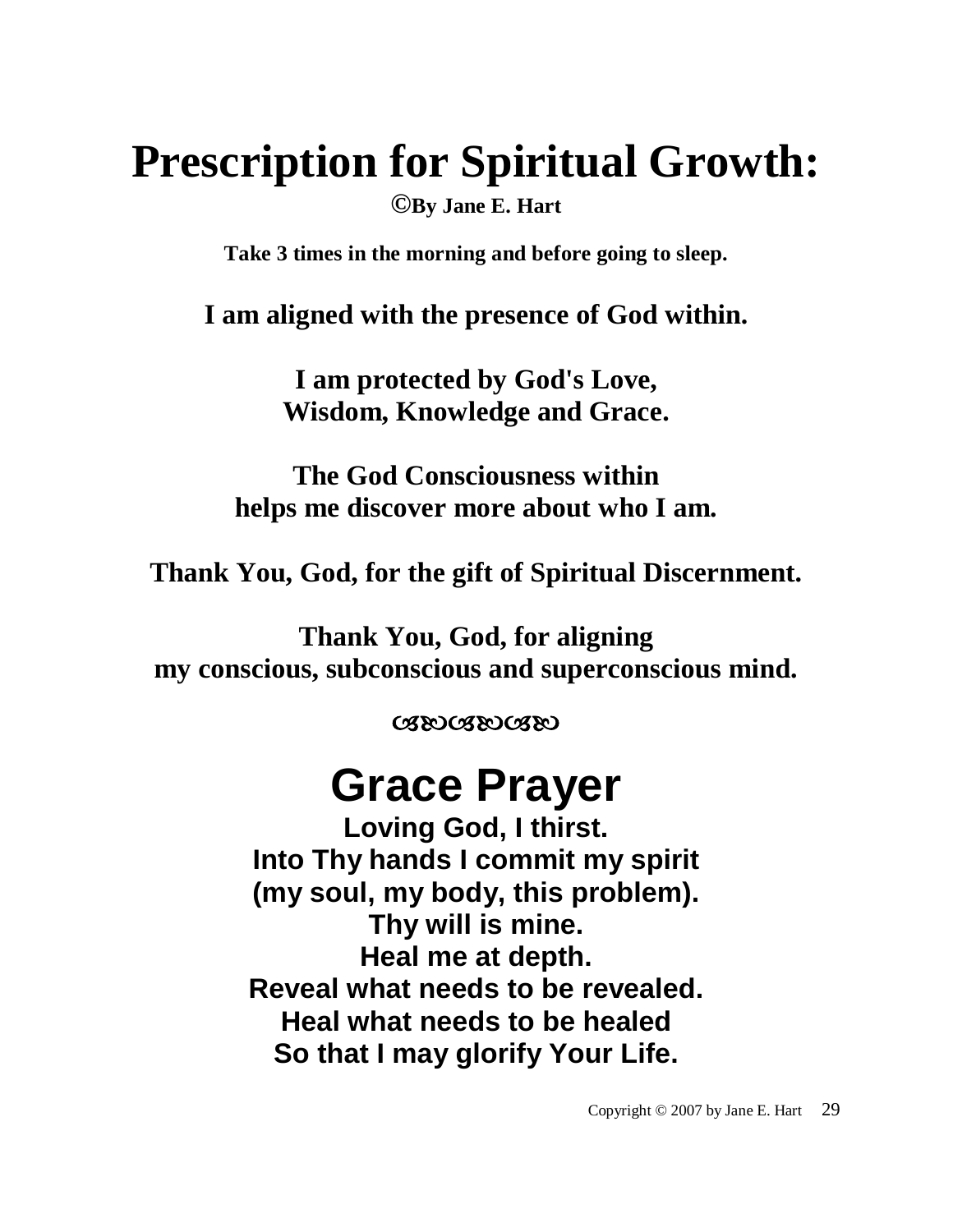#### **Amen. EVOLUTIONARY PROCESS**

**Living through the many dimensions of Being**

- **1 st Form – 1) Vegetable – Simple Consciousness 2) Absence of thinking**
- **2 nd Form – 1) Animal – Instinct**
	- **2) Beginning of logic**
	- **3) Identifies sounds**
	- **4) Beginning of emotions**

**3 rd Form – 1) Human – Intelligence**

**2) Reasoning, thinking things through**

**3) Lives in the opposites**

- **4) Free will – learns concept of good and evil**
- **5) Group and family ties**
- **6) Being outwardly one way, yet thinking and feeling differently**
- **7) Faces world and faces self**
- **8) Out of harmony with self**
- **9) Feels separate and alone**
- **10) Thinks in past or future**
- **11) Lives in fear**
- **12) Lives under the law of karma**
- **13) Identifies with mind**
- **14) Happiness outside of self**
- **4 th Form –1) Abstract/Intuitive Mind**
	- **2) Direct knowledge**
	- **3) Self consciousness**
	- **4) Higher emotions**
	- **5) Logic of the unity of All**
	- **6) The part can be equal to the Whole**
	- **7) The starting of actions with the understanding of their cosmic meaning**

**8) Ecstatic states**

- **9) Transition to Cosmic Consciousness**
- **10) New sensation of time**
- **11) Knowledge of the hidden substance of things by their outer signs**
- **12) The attainment of inner harmony**
- **13) The beginning of personal immortality**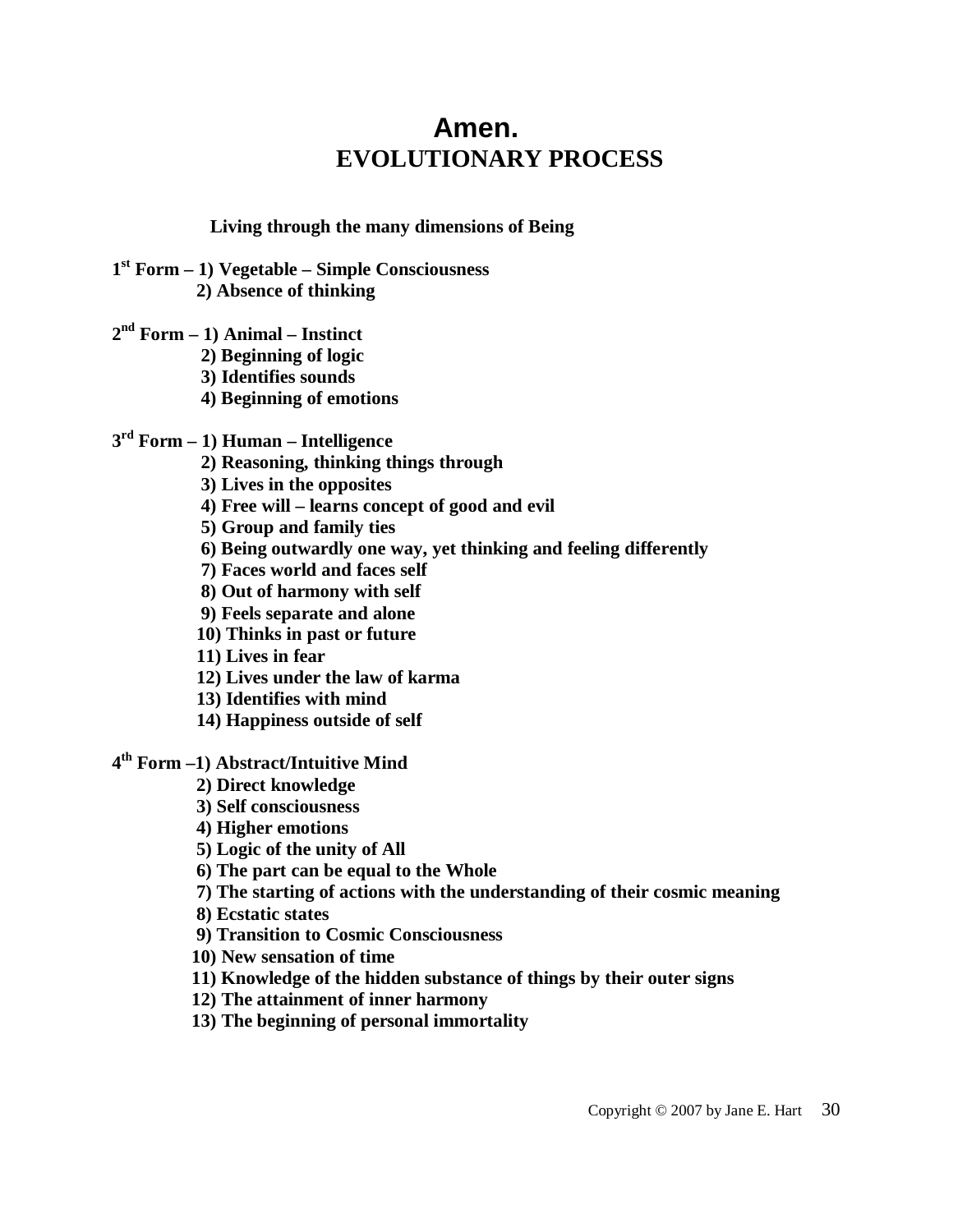#### **KARMA**

Karma is the basic law of life and is called "THE GREAT LAW."

It is the Law of Cause and Effect.

Whatsoever a man sows he shall reap.

It is the cosmic bookkeeping system in which everything must balance.

It is the balancing wheel of the universe.

We are always creating Karma.

We can rise above Karma by FORGIVENESS.

Whatever we do not forgive we draw into our future life.

Karma resides in our sub-conscious.

We are  $1/10$  conscious and  $9/10$  sub-conscious.

There is a veil between the sub-conscious and the conscious mind.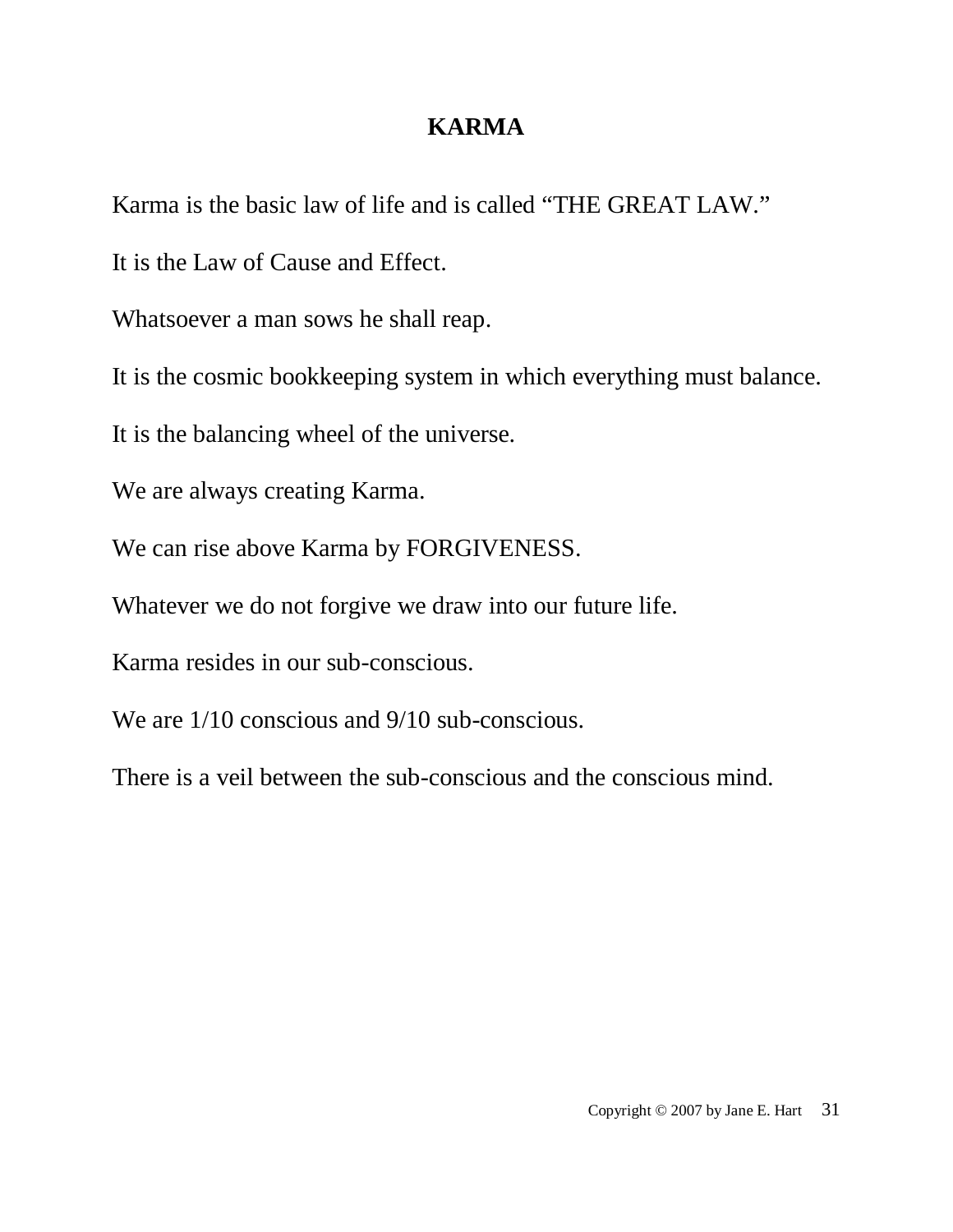#### **HOW TO PLAY THE KARMIC GAME AND WIN**

| <b>GAME BOARD</b>              | <b>YOUR LIFE</b>                              |
|--------------------------------|-----------------------------------------------|
| <b>OBJECT OF GAME</b>          | PAY OFF KARMA WITHOUT<br><b>CREATING MORE</b> |
| <b>PLAYERS</b>                 | <b>YOU AND EVERYONE IN YOUR LIFE</b>          |
| <b>WHAT WILL STOP GAME</b>     | <b>RESENTMENT AND REVENGE</b>                 |
| <b>HOW TO GET BACK IN GAME</b> | <b>FORGIVENESS</b>                            |
| <b>WINNER</b>                  | <b>GETS OFF KARMIC WHEEL AND</b>              |
|                                | <b>ADVANCES IN CONSCIOUSNESS</b>              |

#### **HOW TO SCORE POINTS**

(*See also "Karmic Scorecard" handout*)

| <b>FORGIVENESS</b>                             | 100 POINTS       |
|------------------------------------------------|------------------|
| <b>MEDITATION</b>                              | <b>60 POINTS</b> |
| <b>TAKING ACTION AND LETTING GO OF OUTCOME</b> | <b>75 POINTS</b> |
| <b>GOING BEYOND YOUR FEAR</b>                  | 55 POINTS        |
| <b>GIVING UNCONDITIONAL LOVE</b>               | <b>45 POINTS</b> |
| <b>NOT RESPONDING TO ANGER</b>                 | <b>30 POINTS</b> |
| <b>STAYING IN CLEAR THINK</b>                  | <b>30 POINTS</b> |
| <b>STAYING OUT OF EGO</b>                      | <b>75 POINTS</b> |
| <b>LISTENING TO INTUITION</b>                  | <b>60 POINTS</b> |
| <b>LISTENING TO HEART</b>                      | <b>55 POINTS</b> |
| <b>BEING OPEN TO NEW OPPORTUNITIES</b>         | 50 POINTS        |
| WHEN IN DOUBT PRAY FOR GUIDANCE                | <b>35 POINTS</b> |

Copyright © 2007 by Jane E. Hart 32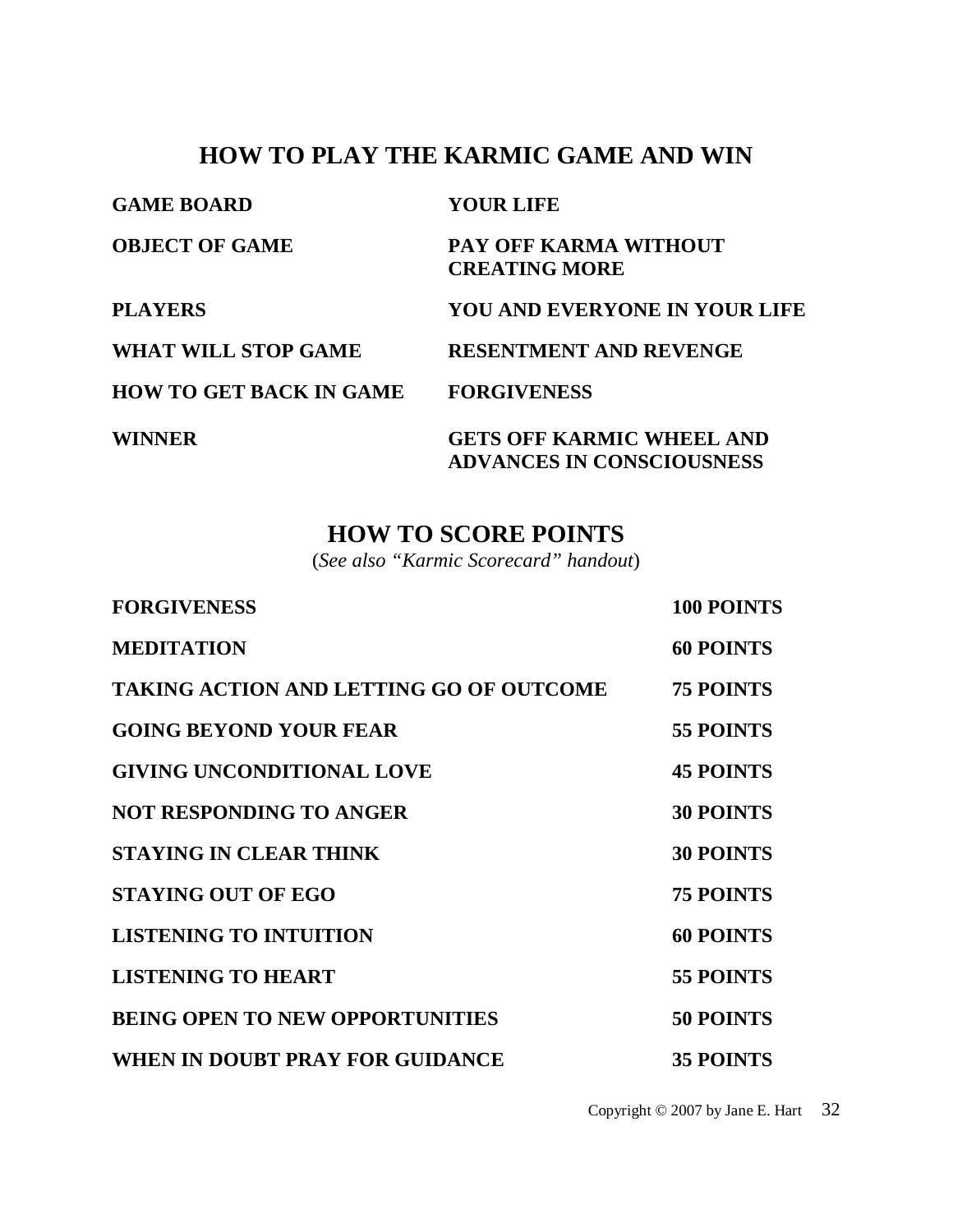#### **THE IMPORTANCE OF DESIRES**

- 1. Desires have an energy
- 2. Each desire demands fulfillment
- 3. Desires create Karma
- 4. If the desire is not fulfilled in this life time, it will be fulfilled in a future life.
- 5. Desire is the driving force behind the evolutionary plan.
- 6. The inquisitive Soul will eventually desire its next step in evolution.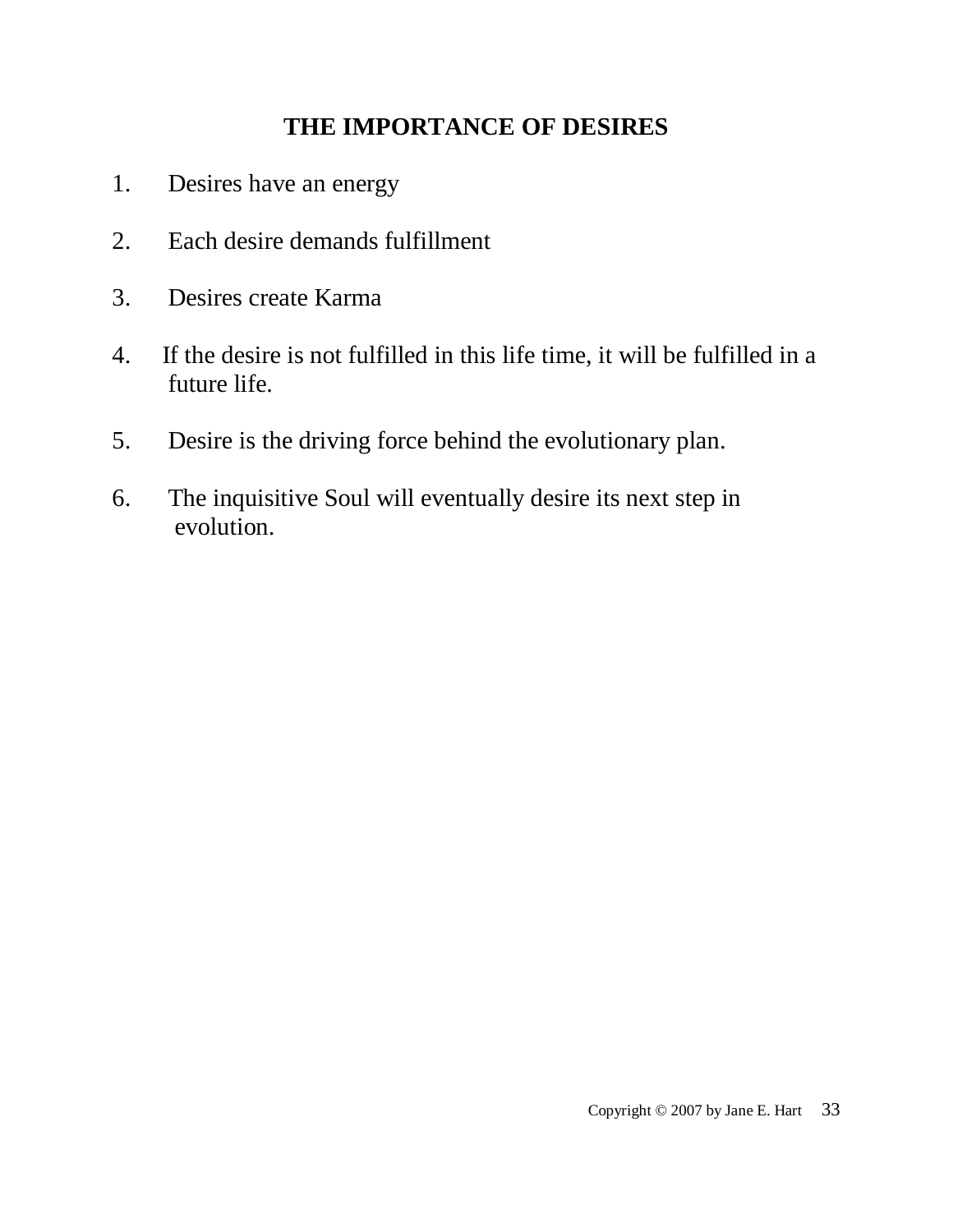# **COOPERATING WITH OUR SOUL**

**We have a sincere desire to find the answers to the meaning of our life.**

**We are willing to move out of our comfort zone.**

**We recognize that we are a Soul in evolution.**

**We want to support our Soul rather than our personality.**

**We desired to explore all the avenues of knowledge.**

**We are willing to let go of self interest.**

**We are ready to merge our individual will with the divine will.**

**We are ready to merge our Intellectual Mind with the Intuitive Mind.**

**We can then consciously participate in our own Evolution.**

**By moving into our next dimension of Beingness, we become one with our Whole Self which existed in God Consciousness.**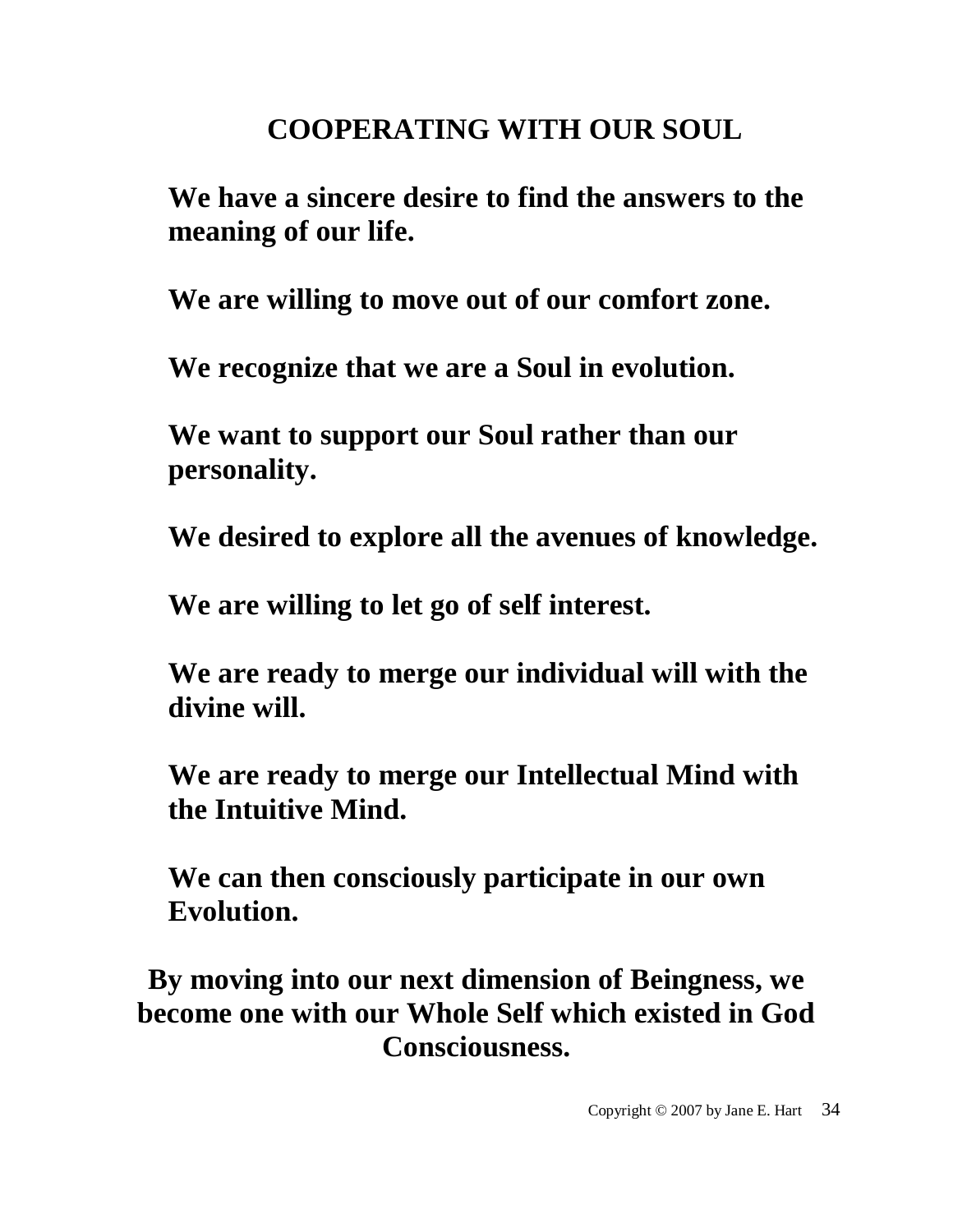#### WHAT ARE YOUR DESIRES FOR YOUR NEXT LIFETIME?

1) Do you desire to be a man or a woman?

2) What physical characteristics would you have?

eye color: hair color: weight and general build:

3) What type of parents would you have?

4) Where would you like to live?

5) How much education would you desire?

6) How much money and material acquisitions would you like?

7) What talents, skills and hobbies do you have right now in this life?

Copyright © 2007 by Jane E. Hart 35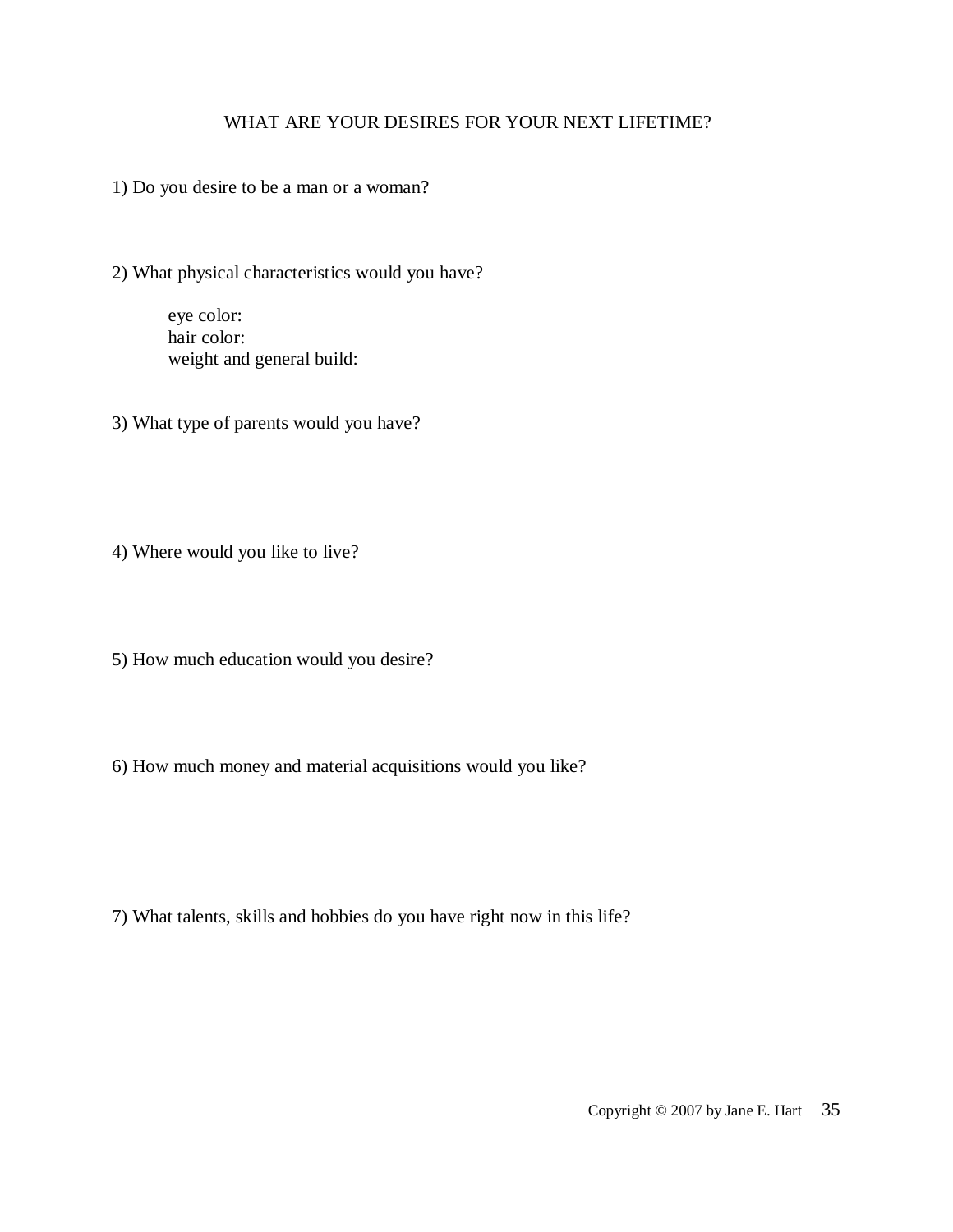Copyright © 2007 by Jane E. Hart 36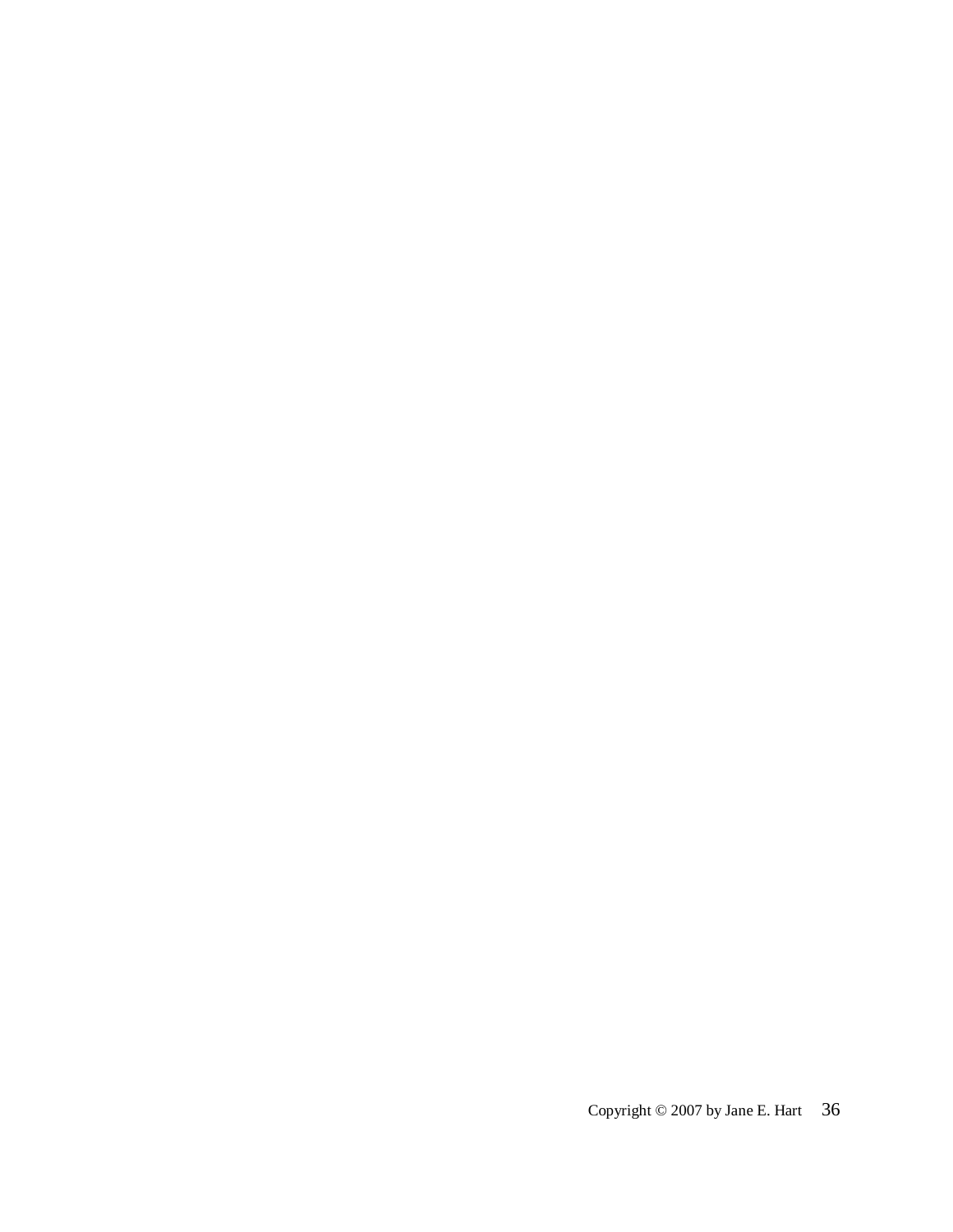8) Which talents and skills would you wish to develop in your next life?

9) Name five souls you would like to have in your next lifetime and why.

10) List five souls you do NOT want in your next life and why.

11) Would you like to be married in your next lifetime? If yes, who would you choose and why?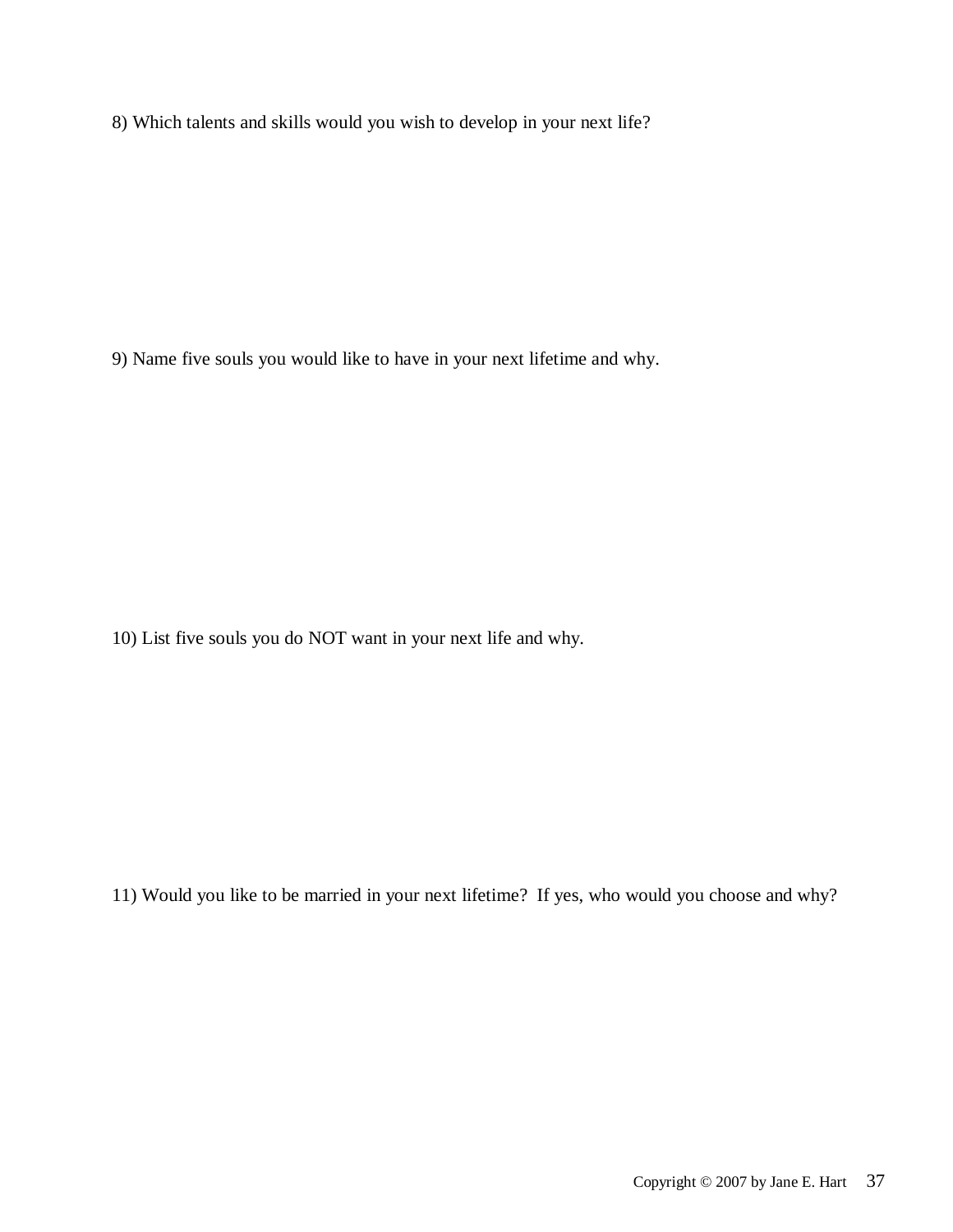12) Would you like to have children? If yes, which souls would you select and why?

13) What is your greatest desire this lifetime and how would you like to fulfill that desire next lifetime?

14) What type of spiritual talents and abilities would you like to develop in your next lifetime?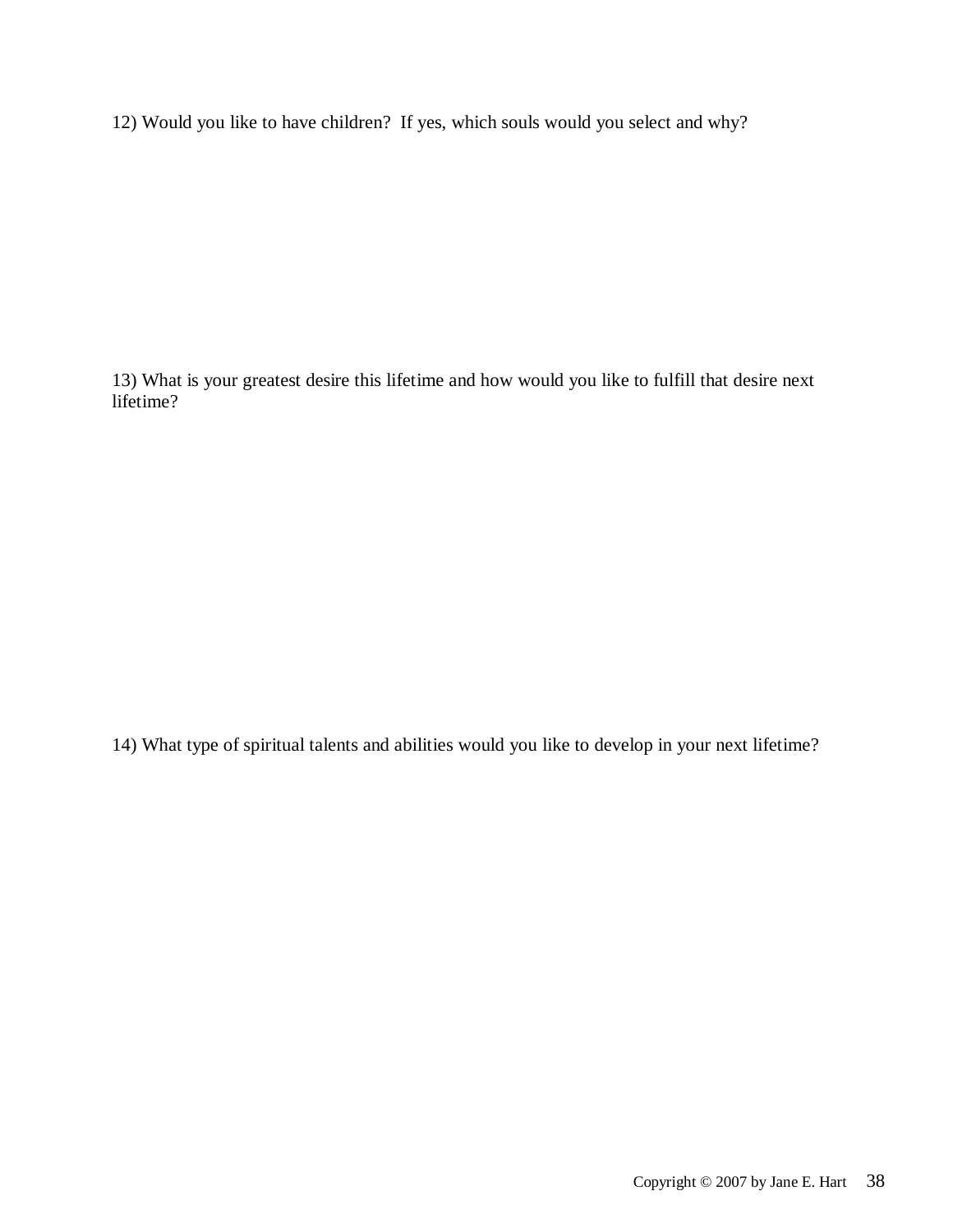#### **BENEFITS OF PAST LIFE KNOWLEDGE**

- 1. GIVES US RIGHT PERSPECTIVE, AND NEW UNDERSTANDING.
- 2. GIVES US PEACE OF MIND.
- 3. HELPS TO EXPLAIN SOME OF THE APPARENT UNFAIRNESS IN OUR LIFE
- 4. ASSURES US THAT LIFE IS CONTINUOUS
- 5. LIFE IS NOT UNJUST BUT IS SIMPLY THE OUTWORKING OF THE LAW.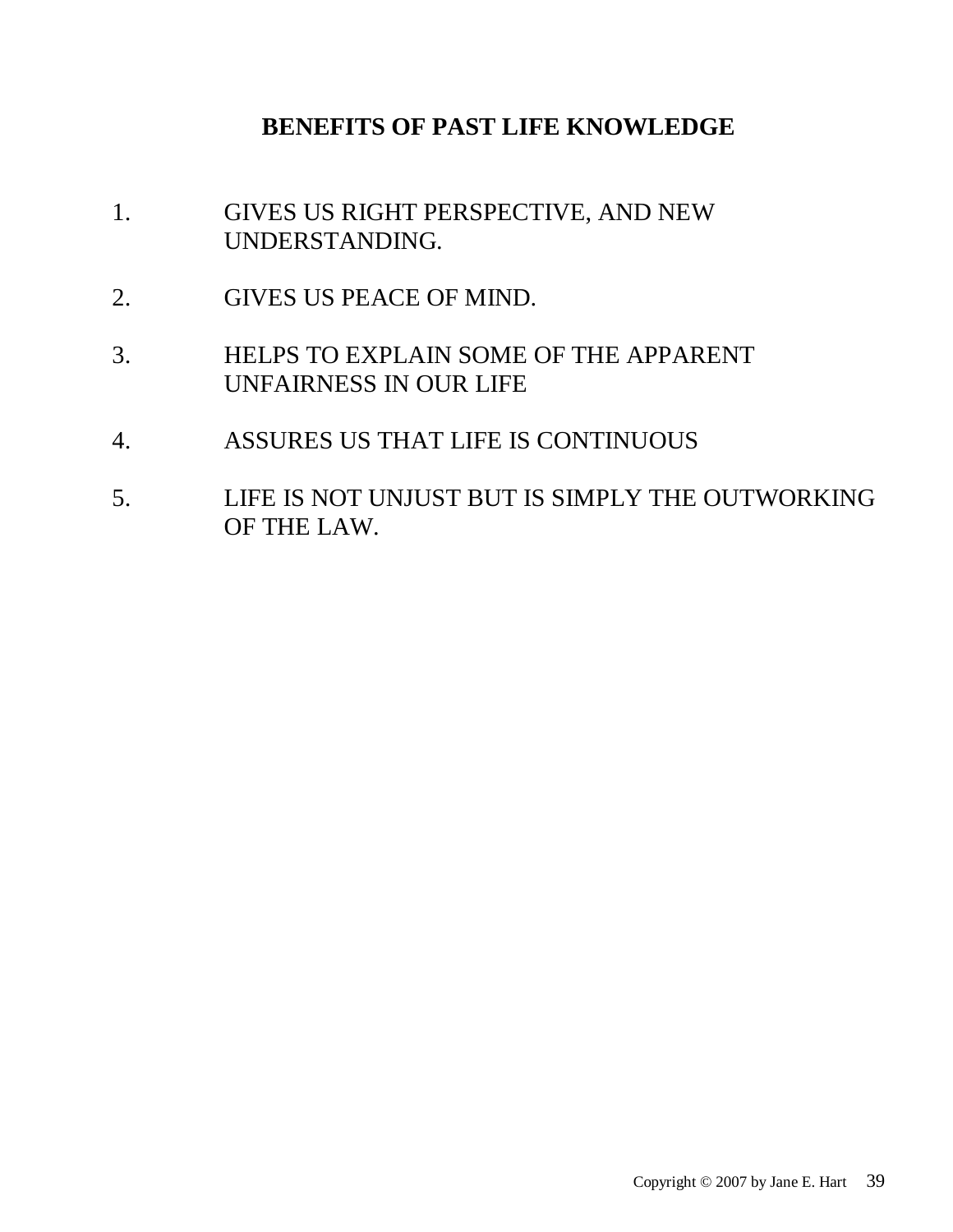#### **WHY BOTHER WITH PREVIOUS LIVES?**

TO TRULY KNOW OUR WHOLE SELF

TO LIVE OUR ONENESS WITH OTHERS AND WITH GOD

TO HELP US TO UNDERSTAND OUR AVERAGE DAY TO DAY PROBLEMS

TO HEAL OURSELVES AT A SOUL LEVEL.

TO UNDERSTAND OUR SKILLS AND HOBBIES.

TO IMPROVE OUR UNDERSTANDING OF GOD, GOD'S WILL, AND GOD'S LAWS.

TO LEARN HOW THE PAST INFLUENCES OUR PRESENT LIFE.

TO LEARN HOW TO COOPERATE IN THE EVOLUTION OF OUR SOUL.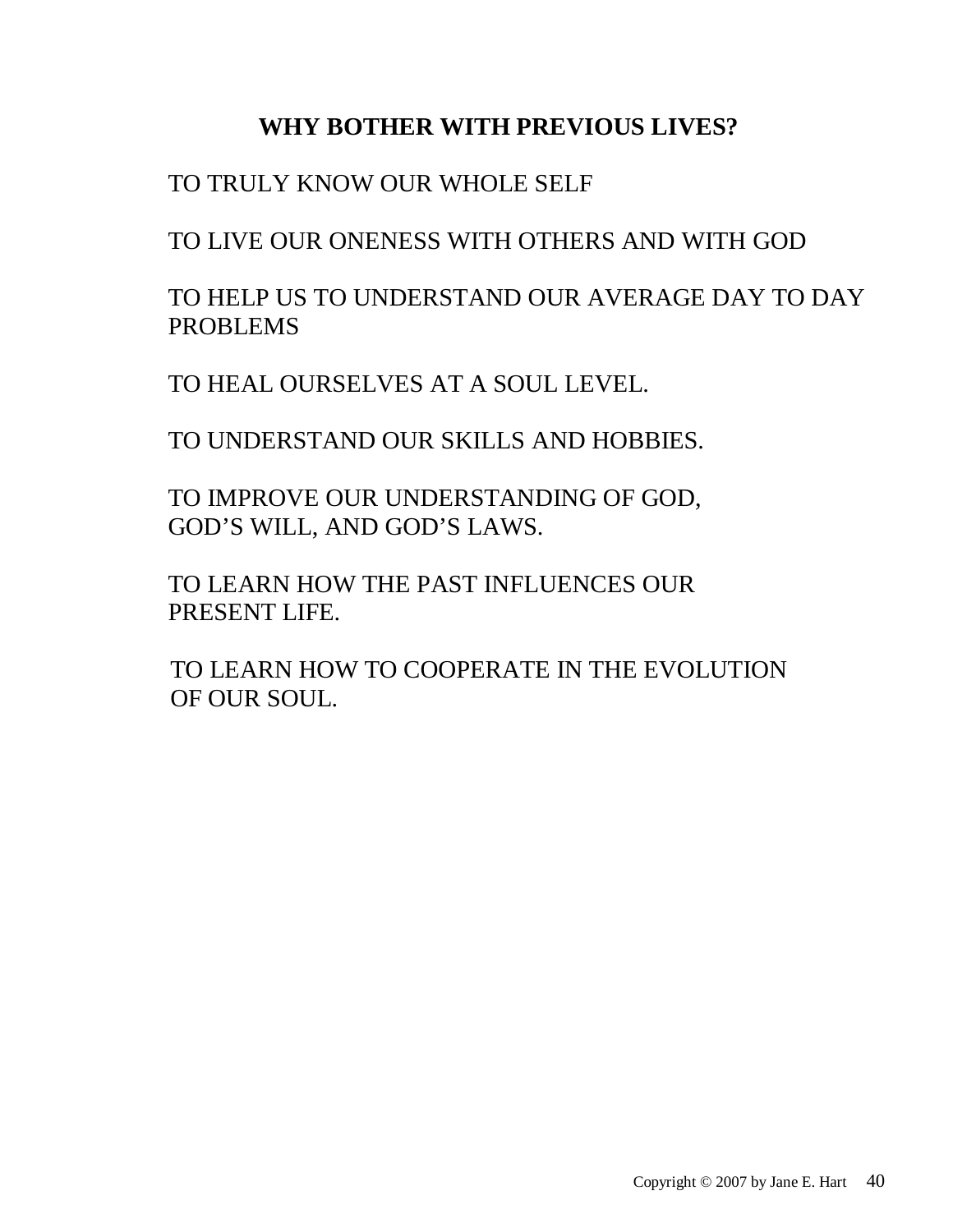### **LEAKAGE FROM THE SUB-CONSCIOUS**

BY MEANS OF:

DREAMS MEDITATION **REFLECTION** VISIONS INTUITION

#### **3 KINDS OF KARMA**

- 1. KARMA WHICH HAS ALREADY BEEN CREATED AND STORED UP
- 2. KARMA CREATED IN SOME PREVIOUS LIFE, WHICH IS BEARING FRUIT AT THE PRESENT MOMENT.
- 3. KARMA WHICH WE ARE NOW IN THE PROCESS OF CREATING BY OUR THOUGHTS AND ACTS



Center for Enlightenment P.O. Box 1268, Warren, MI 48090 www.cfenlightenment.org